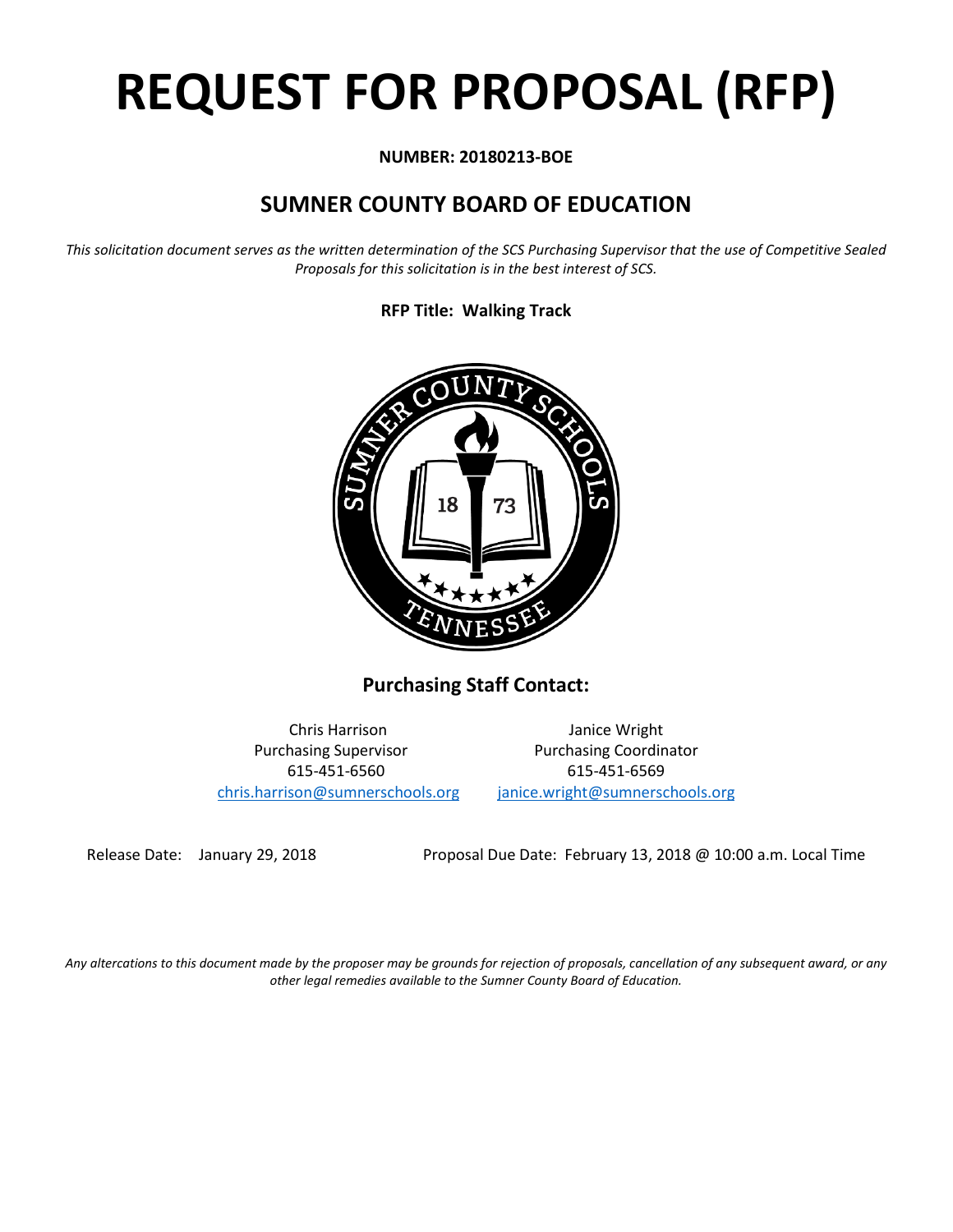# **NOTICE TO PROPOSERS**

There may be one or more amendments to this RFP. In order to receive communication for any such amendments issued specifically to this RFP, the proposer must provide a Notice of Intent to Propose to the Sumner County Board of Education (SCS) Purchasing Department. The proposer must utilize this form when submitting notice. The notice may be sent by email to: Purchasing Office, purchasing@sumnerschools.org. SCS will send amendments only to those proposers which complete and return this information by the deadline list in the RFP Schedule of Events (Section 4).

| <b>RFP Number:</b>      | 20180213-BOE Walking Track                                                                                            |
|-------------------------|-----------------------------------------------------------------------------------------------------------------------|
| Company Name:           |                                                                                                                       |
| <b>Mailing Address:</b> | <u> 1989 - Johann Stein, marwolaethau a bhann an t-Amhain ann an t-Amhain an t-Amhain an t-Amhain an t-Amhain an </u> |
|                         |                                                                                                                       |
|                         |                                                                                                                       |
| Phone Number:           |                                                                                                                       |
| <b>Contact Person:</b>  |                                                                                                                       |
| Email Address:          |                                                                                                                       |
|                         |                                                                                                                       |
| Authorized Signature    |                                                                                                                       |
| <b>Printed Name</b>     |                                                                                                                       |
| Date                    |                                                                                                                       |

Emailed amendments will be sent in a Microsoft Word (Office for Windows) or Portable Document Format (pdf) format. Any alterations to the document made by the proposer may be grounds for rejection of proposal, cancellation of any subsequent award or any other legal remedies available to the Sumner County Board of Education.

Amendments will also be posted on the SCS website **https://sumnerschools.org/index.php/current-bids-and-rfps** and attached to the solicitation listing as a PDF or WORD file. Check the particular solicitation on the Current Bids and RFPs webpage for any posted amendments.

By completing and returning this form, the Proposer has expressed its intent to provide a proposal for **20180213-BOE Walking Track.**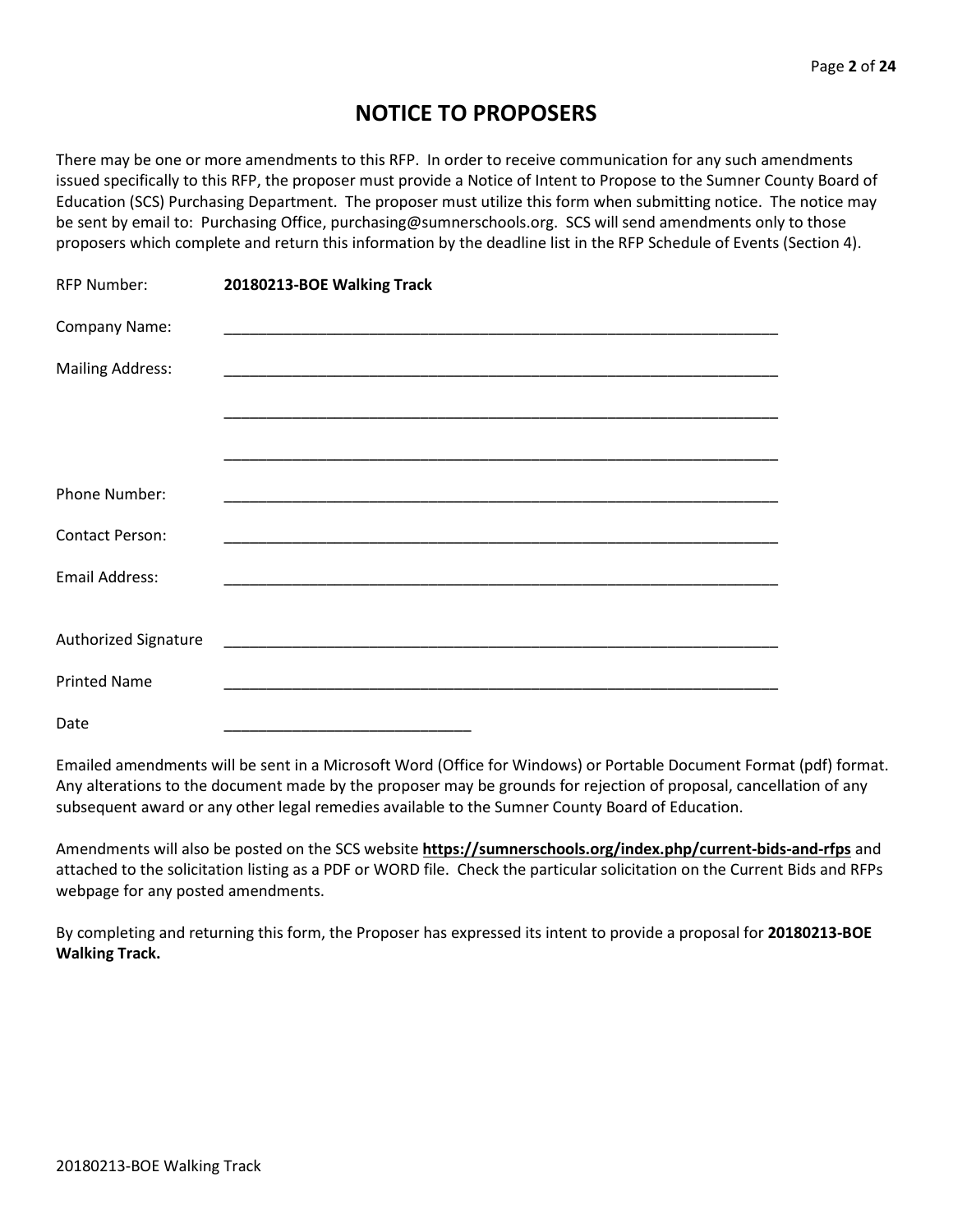# **TABLE OF CONTENTS**

- 1. Introduction/Overview
	- 1.1. Purpose
	- 1.2. Contact Information
- 2. Requirements
	- 2.1. Contract Term
	- 2.2. Scope of Work/Specifications
	- 2.3. Contactor Obligations
- 3. Source Selection and Contract Award
- 4. Schedule of Events
- 5. Instructions for Proposal
	- 5.1. Required Forms
	- 5.2. New Vendors
	- 5.3. Acknowledgement of Insurance Requirements
	- 5.4. Clarification and Interpretation of RFP
	- 5.5. Proposal Package
	- 5.6. Delivery of Proposals
	- 5.7. Evaluation of Proposals
	- 5.8. Request for Clarification of Proposals
	- 5.9. Protests

## 6. Attachments

- 6.1. Contact Information
- 6.2. Bid Form/Certification
- 6.3. References
- 6.4. Certification Regarding Debarment or Suspension
- 6.5. Condition of Submitting Proposal
- 6.6. Statement of Non-Collusion
- 6.7. Attestation Re Personnel
- 6.8. Drug Free Workplace Affidavit
- 6.9. IRS Form W-9
	- \**An online, fillable version can be found at https://www.irs.gov/pub/irs-pdf/fw9.pdf*
- 6.10. Standard Terms & Conditions
- 6.11. Vendor Checklist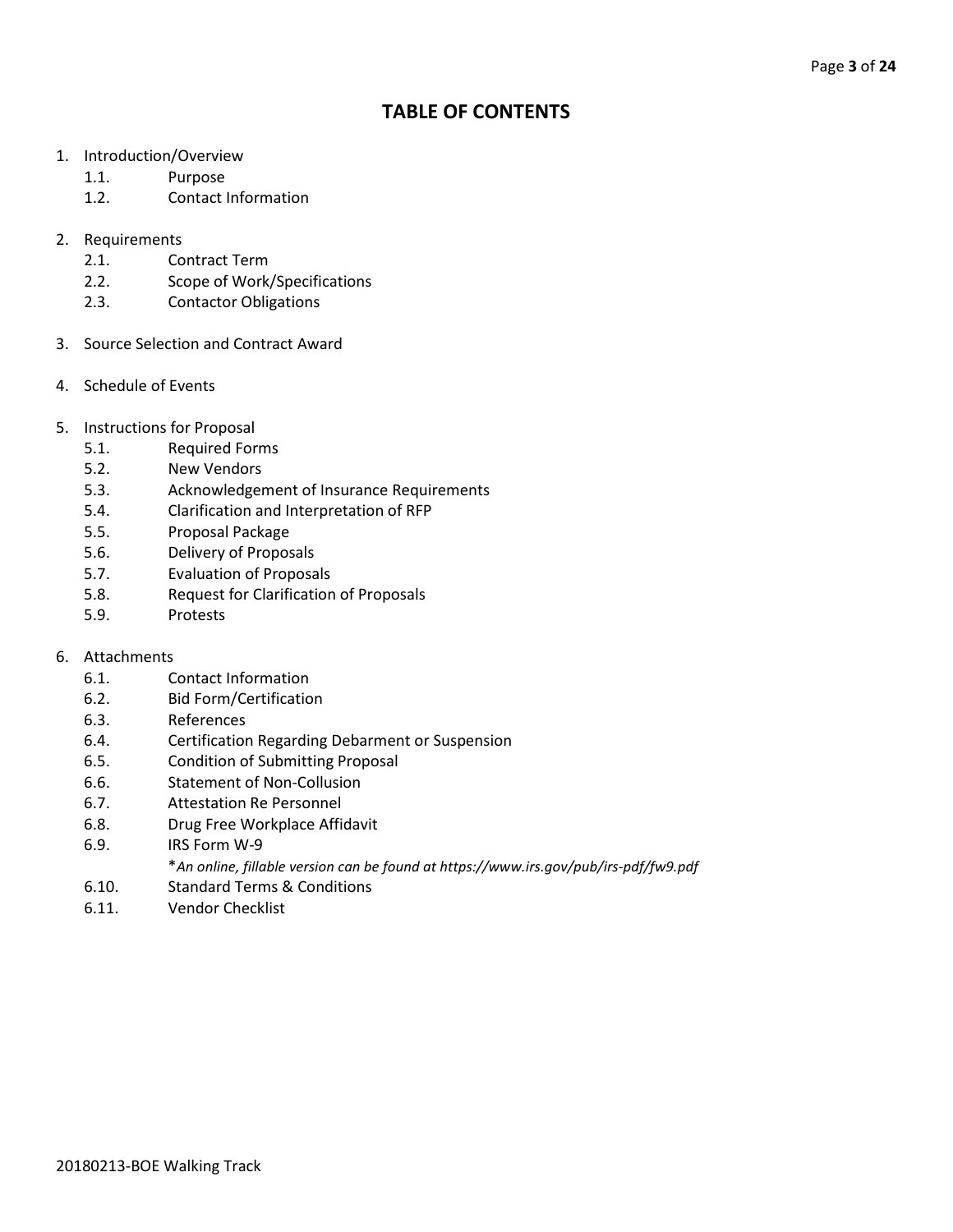#### 1. Introduction/Overview

#### 1.1. Purpose

The Sumner County Board of Education (SCS) is requesting sealed proposals for the construction of walking tracks at various locations throughout the district.

#### 1.2. Contact Information

Unauthorized contact regarding this RFP with employees or officials of SCS other than the Purchasing Supervisor named below may result in disqualification from this procurement process.

Interested parties must direct all communication regarding this RFP to the Purchasing Supervisor, who is SCSs only official point of contact for this RFP.

Chris Harrison Purchasing Supervisor 1500 Airport Road Gallatin, TN 37066 (615) 451-6560 chris.harrison@sumnerschools.org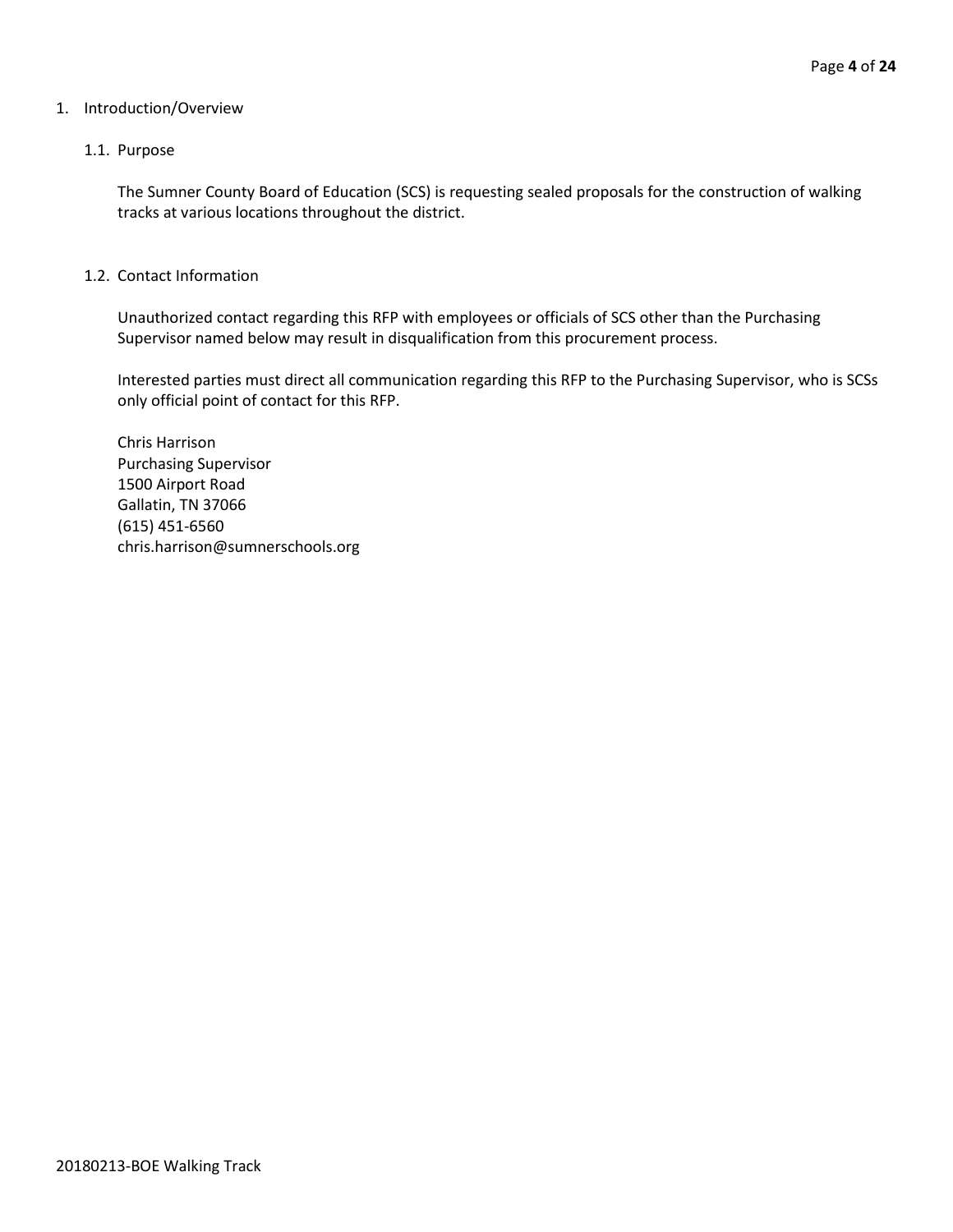# 2. Requirements

## 2.1. Contract Term

2.1.1.1. It is the intention of SCS to award a contract for pricing to be valid thru 6/30/2018.

## 2.2. Scope of Work / Specifications

This work consists of constructing concrete walking paths on various properties throughout the district. The Contractor is required to utilize the methods listed below. SCS is responsible for the layout.

- Dimensions
	- $\circ$  Length = 660 ft.
		- **The length will be verified by utilizing a measuring wheel in the center most point of** the walking path.
	- $\circ$  Width = 8ft.
- Subgrade
	- o Perform any necessary clearing, excavation and undercutting
	- o Grass/Soil removal cut to a depth of six (6) inches
	- o Fill and compact rock to a four (4) inch thickness
		- Rock supplied by SCS
	- o Track to conform with ground contour
- Concrete
	- o 4,000 psi
		- **Concrete supplied by SCS**
	- o 4 inches thick
		- Concrete should be 2 inches above grade after pouring
	- o Includes wire remesh panels
		- **Panels provided by SCS**
	- o Expansion joints cut every 10 feet
- Site Work
	- o Construct Forms
		- **Materials supplied by contractor**
	- o Install drainage pipe (if applicable)
		- **Pipe to be supplied by SCS**
	- o Backfill & taper soil to grade
	- o Seed and straw construction area
	- o Removal of construction debris (concrete spillage, etc.)

\*The contractor will be responsible to repair any of the grounds damaged due to construction.

All work is subject to inspection by SCS personnel prior to approval for payment. Any work not completed to the parameters and expectations of SCS will be the sole responsibility of the Contractor to correct.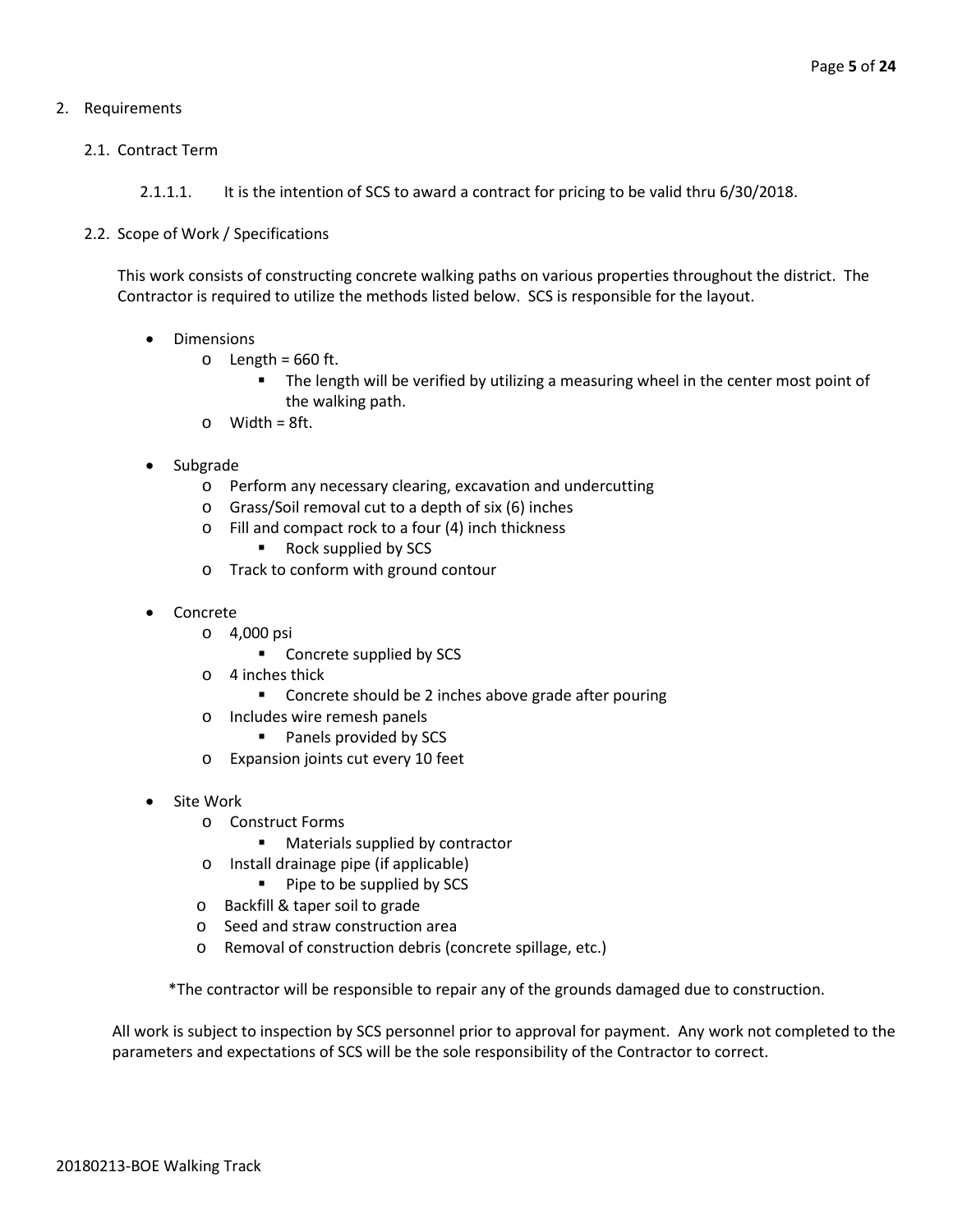#### 2.3. Standard Contractor Obligations

- 2.3.1.1. Shall provide and obtain all necessary materials, equipment and labor to perform all items listed in the Scope of Work.
- 2.3.1.2. Shall provide and obtain all necessary permits with Local, County, etc. agencies as required by law and as required in the Scope of Work.
- 2.3.1.3. Shall schedule all necessary inspections with Local, County, etc. agencies as required by law.
- 2.3.1.4. Shall strictly adhere to all specifications, engineered drawings and any other form of documentation related to the completion of the Scope of Work. SCS reserves the right to withhold partial or all payment until the work is completed to the specifications and satisfaction of SCS. Any work not completed to specifications will be the Contractor's sole responsibility and expense to redo.
- 2.3.1.5. Shall provide Worker's Compensation Insurance and required by State of Tennessee law. The Contractor shall prove compliance with Public Chapter No. 587 criminal background check and provide a Drug Free Workplace Affidavit in compliance with T.C.A 50-9-113.
- 2.3.1.6. Shall dispose of all generated waste materials in compliance with all Local, State and Federal guidelines, regulations and requirements.
- 2.3.1.7. Shall have property trained and experienced staff to facilitate the services specified in the Scope of Work. If applicable, the Contractor shall provide documentation that staff has received the manufacturers' certification to complete the services specified in the Statement of Work.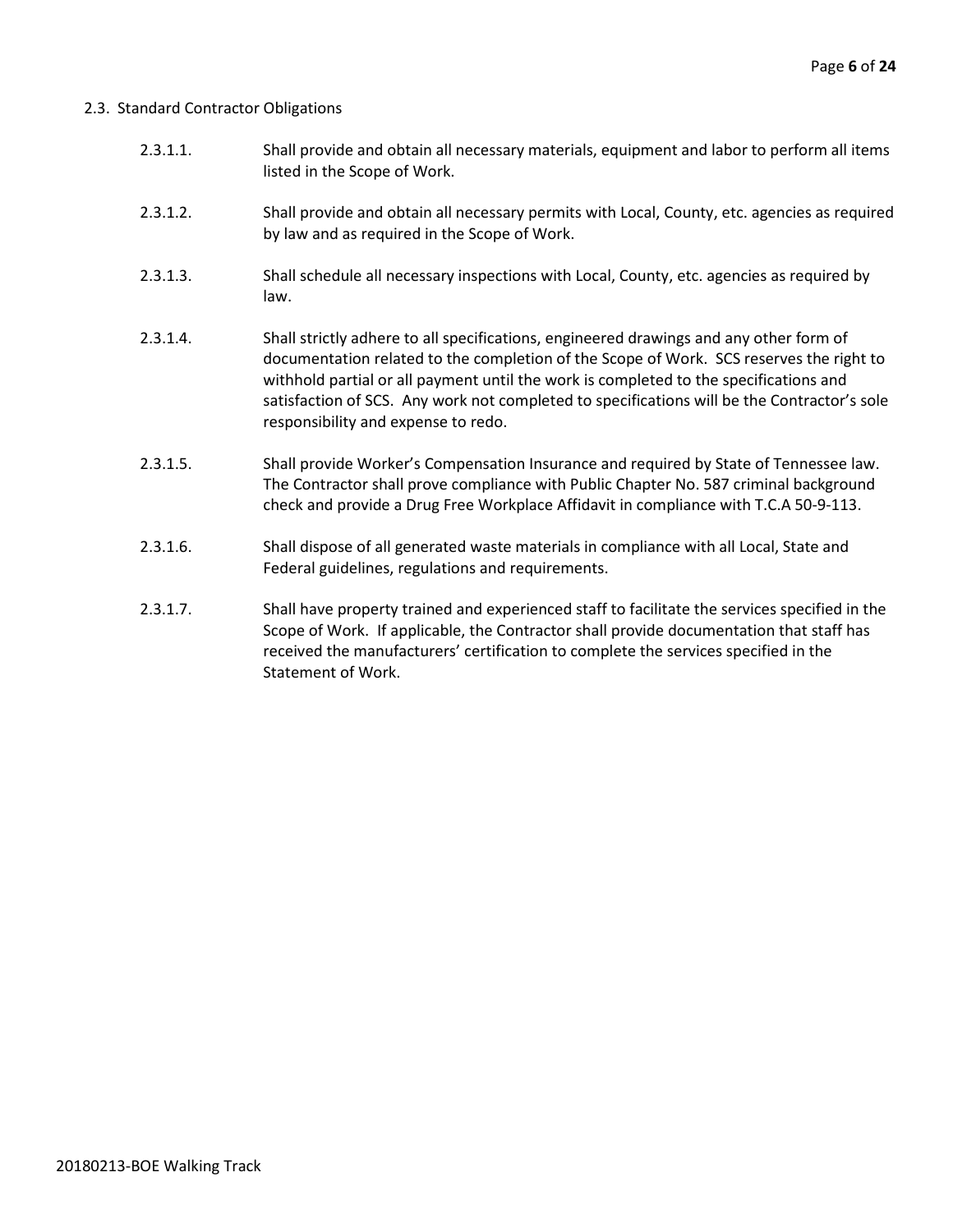- 3. Source Selection and Contract Award
	- Award(s), if made, will be made to the Responsive and Responsible proposer(s) whose proposal is most advantageous to SCS, taking into consideration price and the other evaluation criteria set forth in the RFP.
		- o General Criteria to be determined "Responsive"
			- Does the proposal include all required information, included completed attachment forms and affidavits?
			- Was the proposal delivered on or before the stated deadline? Did it include the required number of copies (hard & electronic)?
		- o General Criteria to be determined "Responsible"
			- Does the Proposer demonstrate an understanding of SCSs needs and proposed approach to the project?
			- **Does the Proposer possess the ability, capacity, skill and financial resources to provide the** service?
			- Can the Proposer take upon itself the responsibilities set forth in the RFP and produce the required outcomes in a timely fashion?
			- **Does the Proposer have the character, integrity, reputation, judgement, experience and** efficiency required for the project?
	- SCS reserves the right to enter into discussions with Proposers which have submitted proposals determined to be reasonably like of being considered for selection to assure a full understanding of and responsiveness to the RFP requirements. Every effort shall be afforded to assure fair and equal treatment with respect to the opportunity for discussion and/or revision of their respective proposals. Revisions may be permitted after the submission and prior to the award for the purpose of obtaining the best offers.
	- SCS reserves the right to negotiate price and contract terms and conditions with the most qualified proposer(s) to provide the requested service. If a mutually beneficial agreement with the highest ranked firm is not reached, SCS reserves the right to enter into contract negotiations with the next highest ranked proposer and continue this process until an agreement is reached.
	- Upon mutual agreement by both parties, SCS shall grant the right to extend the terms, conditions and prices of contract(s) awarded from this RFP to other Institutions (such as State, Local and/or Public Agencies) who express an interest in participating in any contract that results from this RFP. Each of the "piggyback" Institutions will issue their own purchasing documents for purchase of the goods/services. Proposer agrees that SCS shall bear no responsibility or liability for any agreements between Proposer and the other Institution(s) who desire to exercise this option.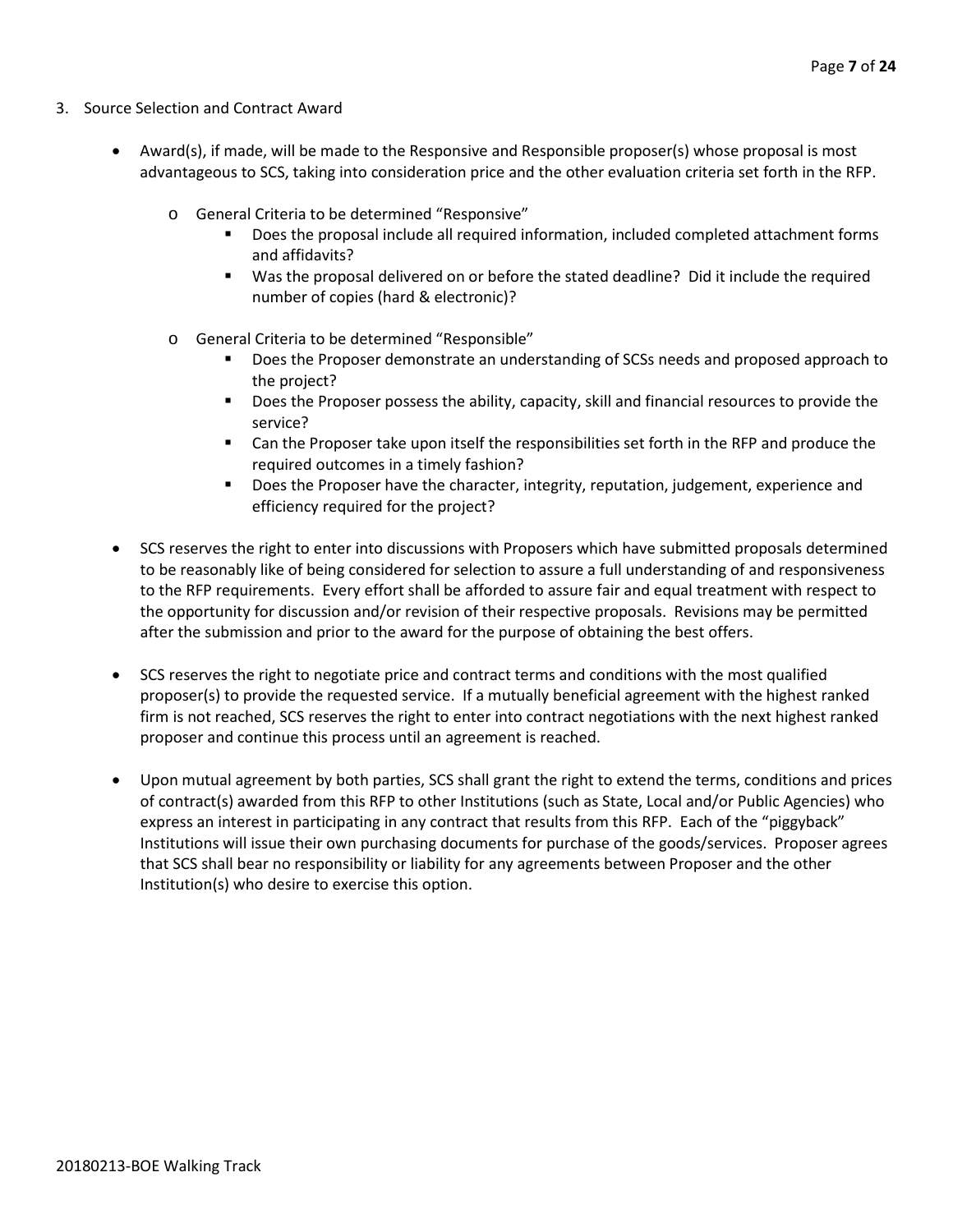4. Schedule of Events

| <b>RFP Issued</b>                           | January 29, 2018               |
|---------------------------------------------|--------------------------------|
| <b>Notice of Intent to Propose DEADLINE</b> | February 7, 2018               |
| <b>Questions DEADLINE</b>                   | February 7, 2018               |
| <b>RFP Submission DEADLINE</b>              | February 13, 2018 @ 10:00 a.m. |

#### 5. Instructions for Proposal

#### 5.1. Required Forms

- Proposer must complete and submit the Attachments in Section 6. Attachments may be omitted depending on the RFP requirements. Refer to the Table of Contents for omitted Attachments.
- Evidence of a valid State of Tennessee Business License and/or Sumner County Business License. For all vendors with annual purchases in excess of \$50,000; a business license must be on file with the SCS Finance Department.
- Copy of State of Tennessee License (if applicable) in respective field.
- Evidence of Liability Insurance with coverage as outlined in 5.3 Acknowledgement of Insurance Requirements.
- If applicable, the Proposer must include a copy of the contract(s) the Proposer will submit to be signed.

#### 5.2. New Vendors

- To comply with Internal Revenue Service requirements, all vendors who perform any type of service are required to have a current IRS Form W-9 on file with the SCS Finance Department. It is a mandatory requirement to complete the IRS Form W-9 (Attachment 6.9) included in this RFP.
- To comply with the Tennessee Lawful Employment Act (50-1-702 and 50-1-703), non-employees (individuals paid directly by the employer in exchange for the individual's labor or services) must have on file one (1) of the following documents:
	- o A valid Tennessee driver's license or photo identification;
	- o A valid driver's license or photo identification from another state where the license requirements are at least as strict as those in Tennessee;
	- o A birth certificate issued by a U.S. state, jurisdiction or territory;
	- o A U.S. government issued certified birth certificate;
	- o A valid, unexpired U.S. passport;
	- o A U.S. certificate of birth abroad (DS-1350 or FS-545)
	- o A report of birth abroad of a U.S. citizen (FS-240);
	- o A certificate of citizenship (N560 or N561);
	- o A certificate of naturalization (N550, N570 or N578);
	- o A U.S citizen identification card (I-197 or I-179); or
- o Valid alien registration documentation or other proof of current immigration registration recognized by the United States Department of Homeland Security that contains the individual's complete legal name and current alien admission number or alien file number (or numbers if the individual has more than one number).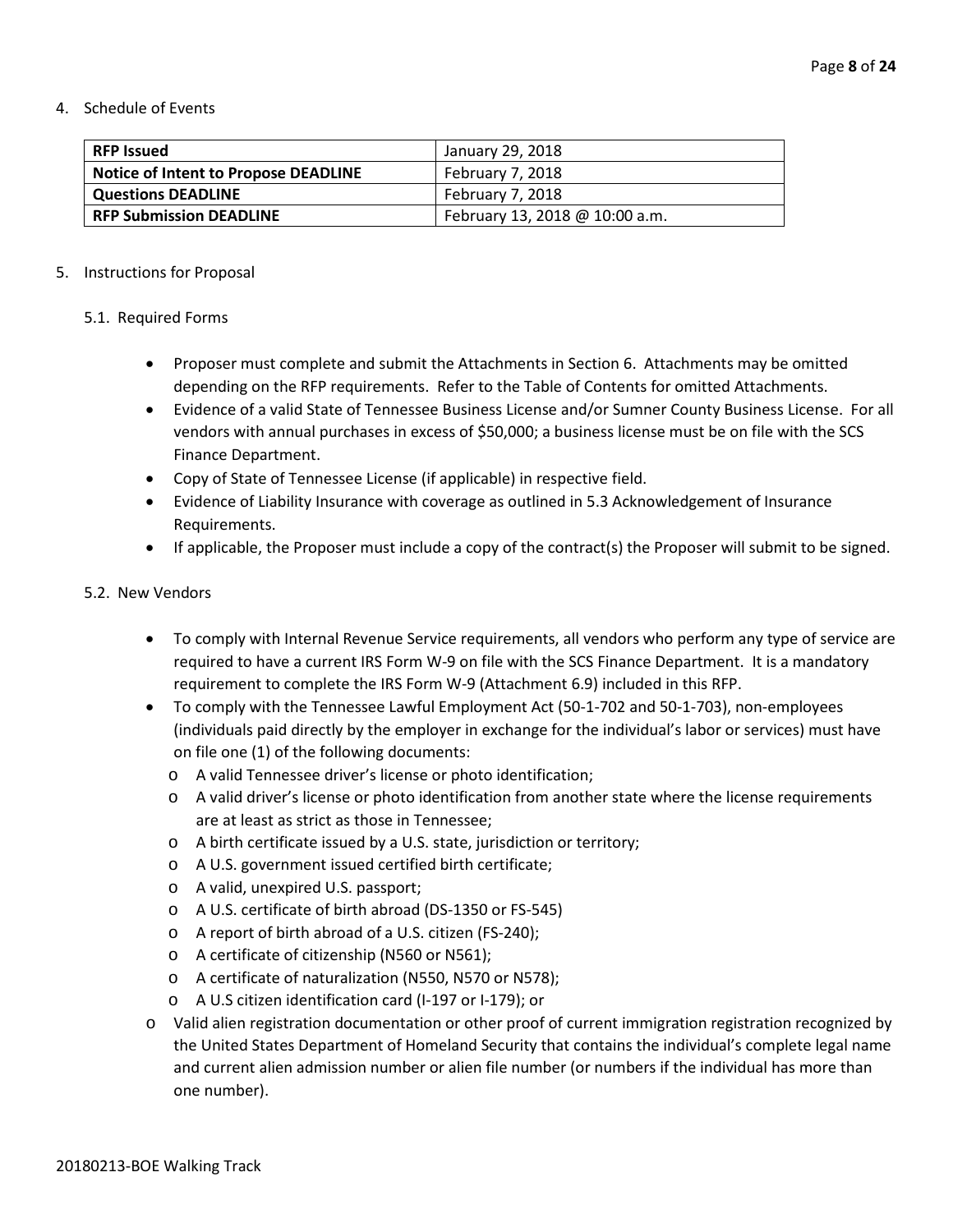5.3. Acknowledgement of Insurance Requirements

By submitting a proposal, Proposer acknowledges that it has read and understands the insurance requirements for the proposal. The Proposer who may have employees, contractors or agents working on SCS properties shall carry current certificates for general and professional liability insurance and for workers' compensation of a minimum of \$250,000. The owner or Principal of each Proposer must also be insured by workers' compensation if they perform any of the services on SCS properties. There will be no exceptions to the insurance requirement. Proposer also understands that the evidence of required insurance must be submitted within fifteen (15) working days following notification of its offer being accepted; otherwise, SCS may rescind its acceptance of the Proposers proposal.

5.4. Clarification and Interpretation of RFP

The words "must" and "shall" in the RFP indicate mandatory requirements. Taking exception to any mandatory requirement shall be considered grounds for rejection. There are other requirements that SCS considers important but not mandatory. It is important to respond in a concise manner to each section and submit an itemized list of all exceptions.

5.5. Proposal Package

The package containing the proposal must be sealed and clearly marked on the outside of the package: **"20180213-BOE Walking Track" DO NOT OPEN**

All sealed proposals packages must include all of the following. Any sealed proposals are subject to rejection as non-conforming if any applicable item is not included.

- One (1) Complete Original
- Original Signature on Original Proposal. NO copied or digital signatures.

The outside of the proposal package must be labeled as follows (if applicable):

- 1. Name of Company and Principal Owner, Business License Number, Expiration Date and License Classification.
- 2. In addition to Item 1, the same is applicable to masonry contractors if the work performed is > \$100,000.
- 3. In addition to Item 1, the same is applicable to HVAC, electrical, plumbing or A/C contractors if the work performed is > \$25,000.
- 4. In addition to Item 1, the same is applicable plus the Department of Environment & Conservation License Number and Classification, applicable to geothermal contractors if the work performed is > \$25,000.
- 5. If the prime contractor performs the masonry portion of the project or any of the above listed contractor skill sets and the work performed is > \$100,000; it must be so designated.
- 6. Only one (1) contractor in each classification listed shall be written on the bid envelope.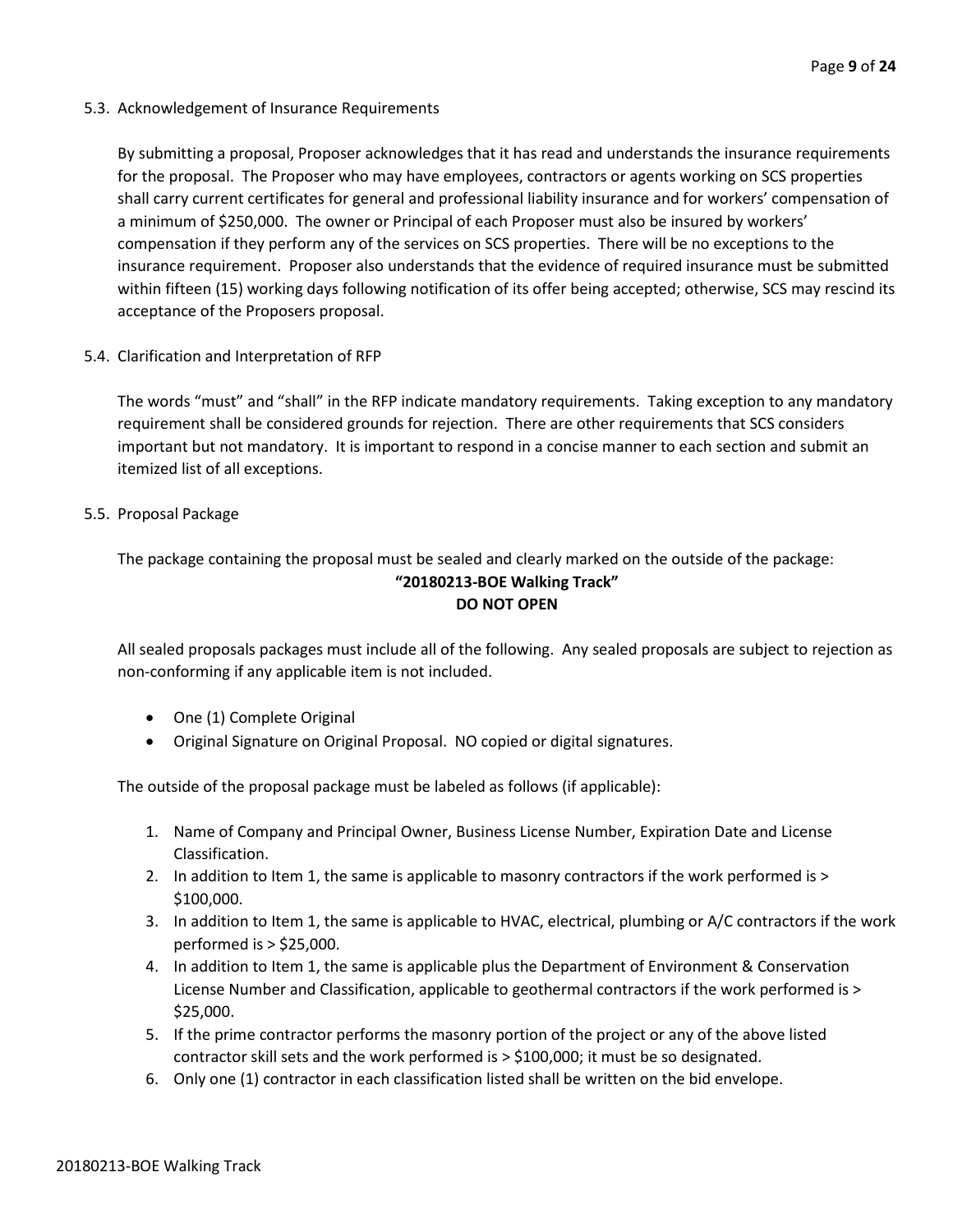#### 5.6. Delivery of Proposals

Sealed proposals will be accepted until **February 13, 2018 @ 10:00 a.m. Local Time**. Proposals received after that time will be deemed invalid. Vendors mailing proposal packages must allow sufficient time to ensure receipt of their package by the time specified. There will be no exceptions. Proposals will be opened and read aloud. The reading of the bids will begin at **10:00 a.m. Local Time**.

Due to the nature of deliveries to the SCS Support Services Facility by carriers such as UPS, FedEx and such like; the proposal package will be accepted if the date and time on the delivery confirmation are indicated to be on or before the Proposal Deadline.

| Delivery Address: | Sumner County Board of Education |
|-------------------|----------------------------------|
|                   | Attn: Purchasing Supervisor      |
|                   | 1500 Airport Road                |
|                   | Gallatin, TN 37066               |

#### 5.7. Evaluation of Proposals

The SCS Purchasing Supervisor will first examine the proposals to reject those that are clearly non-responsive to the stated requirements. Proposers who are determined to be non-responsive and/or non-responsible will be notified of this determination.

The evaluation process will include the following factors:

- Proposed Approach and Timeline
- Company Experience and Qualifications
	- o The nature and scope of the Proposers business.
	- o The number of years the Proposer has been licensed to do business.
	- o The number of years the Proposer has been providing the requested services.
	- o How many similarly sized or larger K-12 clients have you contract with?
- Compensation/Price Data
	- o Address all costs associated with performance of the contracted services.
- Past Performance and References
	- o Provided a minimum of three (3) client references for similar projects in size and scope successfully completed by Proposer within the last three (3) years. Attachment 6.3.
	- o SCS may also consider other sources of pertinent past performance information, including the districts own experience with the Proposer.
- 5.8. Request for Clarification of Proposals

Requests for clarification of proposals shall be distributed by the Purchasing Supervisor in writing (or email).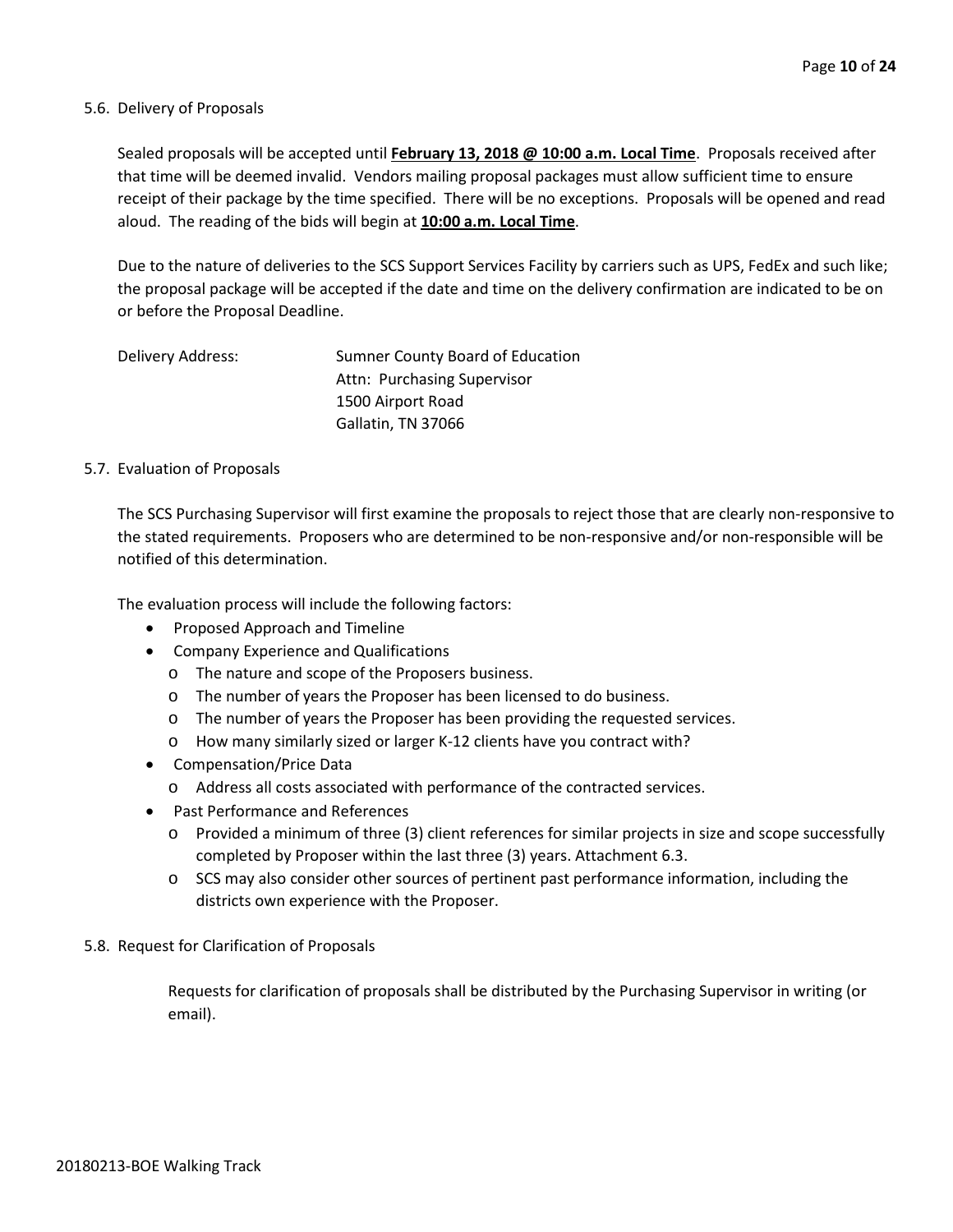#### 5.9. Protests

In the event that any interested party finds any part of the listed specifications, terms or conditions to be discrepant, incomplete or otherwise questionable in any respect; it shall be the responsibility of the concerned party to notify the SCS Purchasing Office of such matters immediately upon receipt of the RFP. All notifications must be sent to the Purchasing Supervisor via email at [purchasing@sumnerschools.org.](mailto:purchasing@sumnerschools.org)

Any actual or prospective Proposer who is aggrieved in connection with the RFP or award of a contract may protest to the Purchasing Supervisor and/or the Sumner County Board of Education at its regularly scheduled meeting.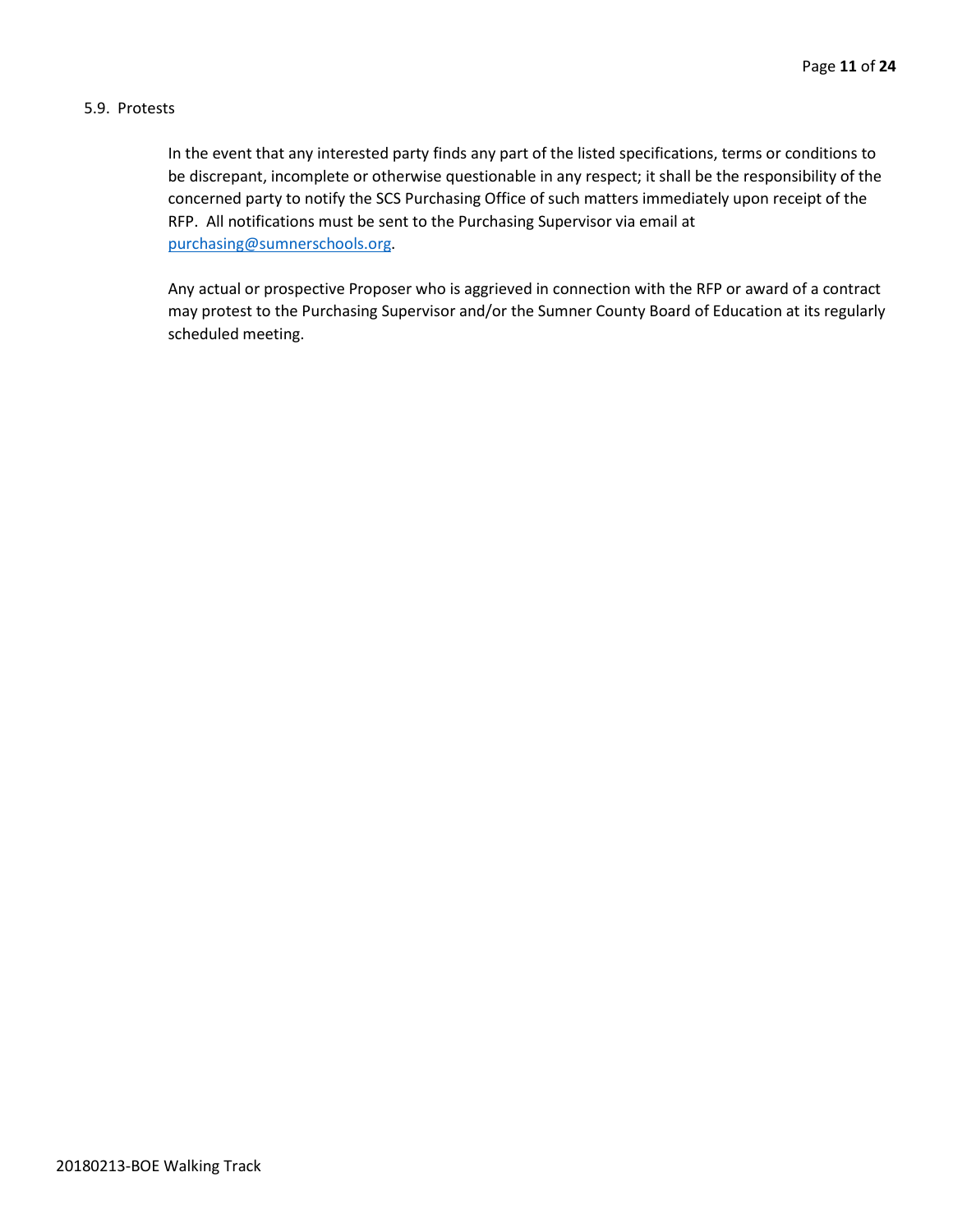#### **ATTACHMENT 6.1 - Contact Information**

| <b>Company Legal Name:</b>                 |          |
|--------------------------------------------|----------|
| <b>Company Official Address:</b>           |          |
|                                            |          |
| Company Web Site (URL):                    |          |
|                                            |          |
| Contact Person for project administration: |          |
|                                            |          |
|                                            |          |
|                                            |          |
|                                            | (office) |
|                                            | (mobile) |
|                                            |          |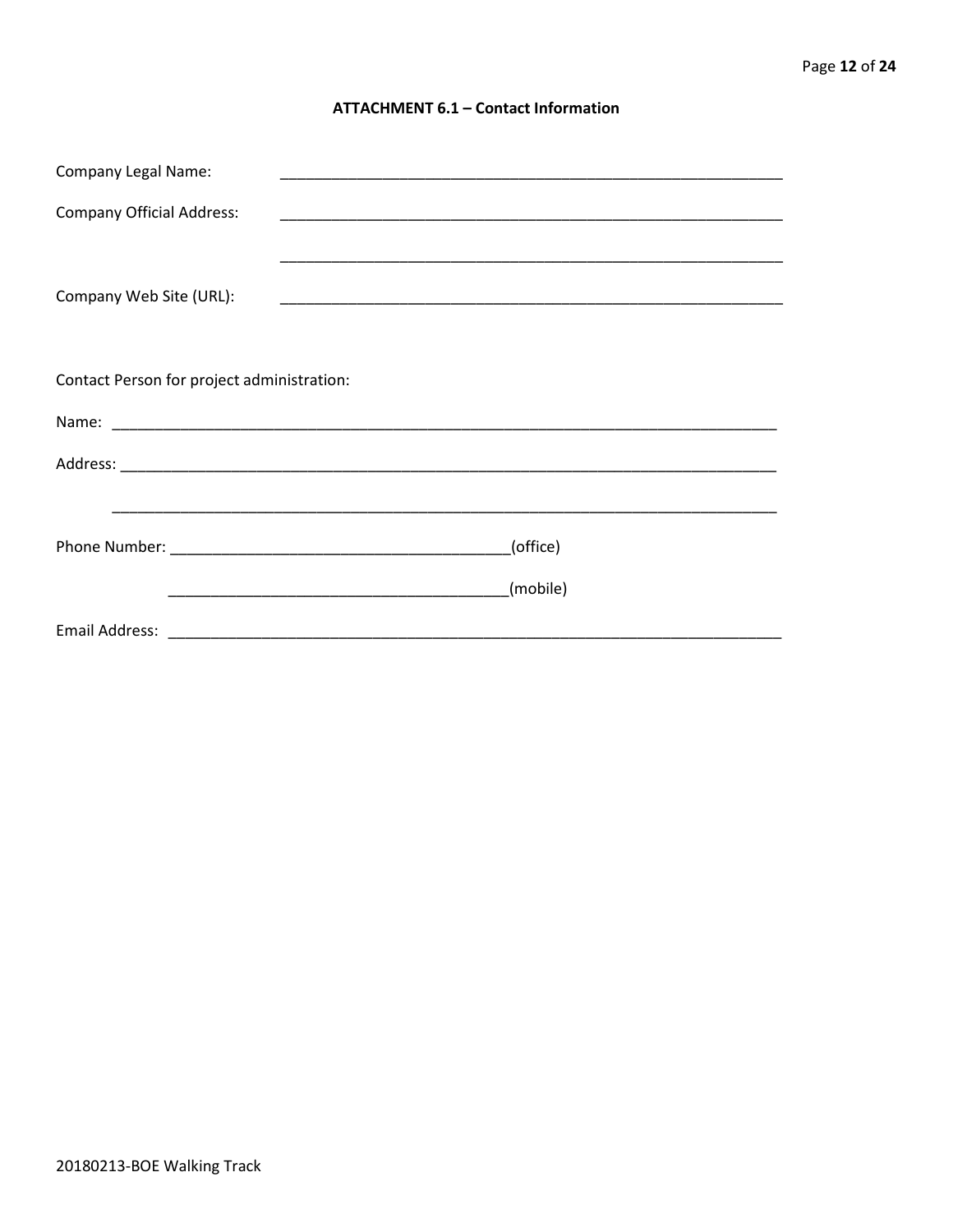

Attn: Purchasing Supervisor 1500 Airport Road Gallatin, TN 37066

# **ATTACHMENT 6.2 - Bid Form/Certification** 20180213-BOE Walking Track

| Date |                                       |
|------|---------------------------------------|
|      | , a duly authorized representative of |
|      | hereby submit our bid for 20180213-   |

BOE Walking Track in accordance with the specifications and instructions set forth in these bid documents.

| $(\text{street})$ | (city, state, zip) |  |
|-------------------|--------------------|--|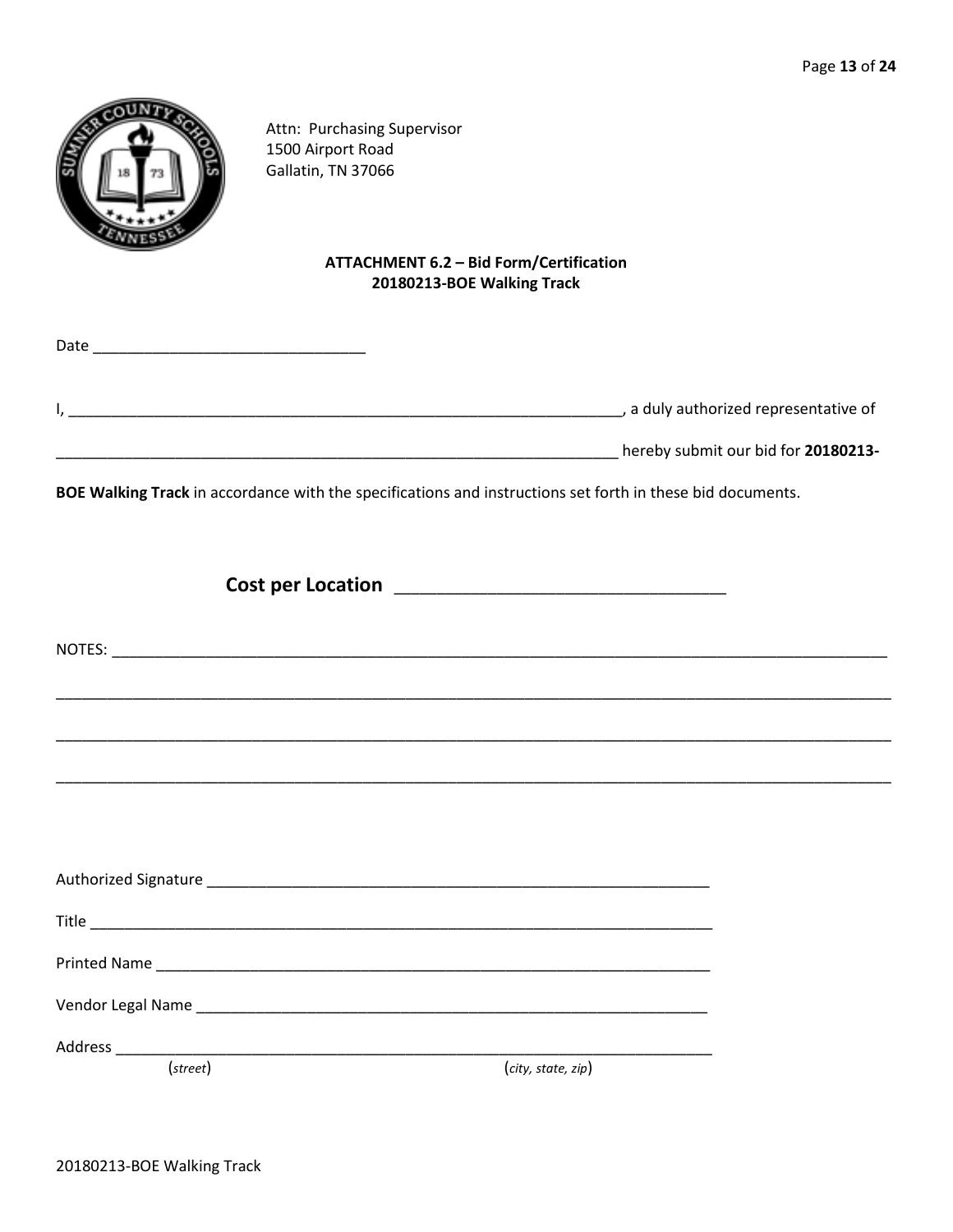| <b>ATTACHMENT 6.3 - References</b> |  |  |
|------------------------------------|--|--|
|------------------------------------|--|--|

\*Proposers may copy this page and submit additional references.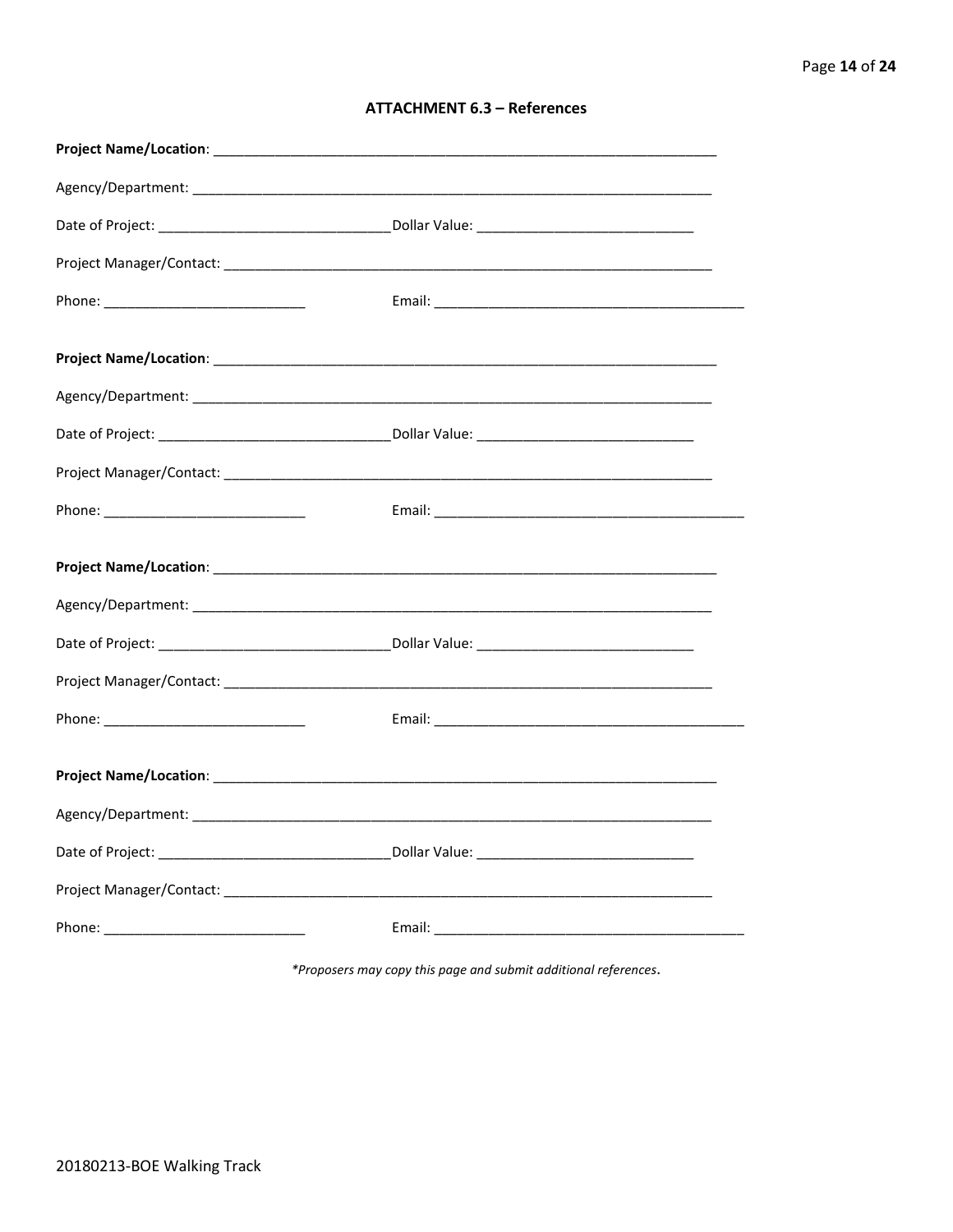#### **ATTACHMENT 6.4 – Certification Regarding Debarment or Suspension**

The prospective participant certifies, to the best of its knowledge and belief, that it and its principals:

- Are not presently debarred, suspended, proposed for debarment, declared ineligible or voluntarily excluded from participation in transactions under federal non-procurement programs by any federal department or agency;
- Have not, within the three-year period preceding the proposal, had one or more public transactions (federal, state or local) terminated for cause or default; and
- Are not presently indicated or otherwise criminally or civilly charged by a government entity (federal, state or local) and have not, within the three-year period preceding the bid, been convicted or had a civil judgement rendered against it:
	- $\circ$  For the commission of fraud or a criminal offense in connection with obtaining, attempting to obtain or performing a public transaction (federal, state or local) or a procurement contract under such a public transaction;
	- o For the violation of federal or state antitrust statutes, including those proscribing price fixing between competitors, the allocation of customers between competitors, or bid rigging; or
	- o For the commission of embezzlement, theft, forgery, bribery, falsification or destruction of records, making false statements, or receiving stolen property.

\_\_\_\_\_\_\_\_\_\_\_\_\_\_\_\_\_\_\_\_\_\_\_\_\_\_\_\_\_\_\_\_\_\_\_\_\_\_\_\_\_\_\_\_\_\_\_\_\_\_\_\_

I understand that a false statement on this certification may be grounds for the rejection of this proposal or the termination of the award. In addition, under 18 U.S.C. 1001, a false statement may result in a fine of up to \$10,000 or imprisonment for up to five years, or both.

Name of Participating Agency: \_\_\_\_\_\_\_\_\_\_\_\_\_\_\_\_\_\_\_\_\_\_\_\_\_\_\_\_\_\_\_\_\_\_\_\_\_\_\_\_\_\_\_\_\_\_\_\_\_\_\_\_\_\_\_\_\_\_\_\_

Name and Title of Authorized Representative: \_\_\_\_\_\_\_\_\_\_\_\_\_\_\_\_\_\_\_\_\_\_\_\_\_\_\_\_\_\_\_\_\_\_\_\_\_\_\_\_\_\_\_\_\_\_\_

Signature of Authorized Representative: \_\_\_\_\_\_\_\_\_\_\_\_\_\_\_\_\_\_\_\_\_\_\_\_\_\_\_\_\_\_\_\_\_\_\_\_\_\_\_\_\_\_\_\_\_\_\_\_\_\_\_\_

Date: \_\_\_\_\_\_\_\_\_\_\_\_\_\_\_\_\_\_\_\_\_\_\_\_\_\_\_\_

\_\_\_\_ I am unable to certify to the above statement. Attached is my explanation.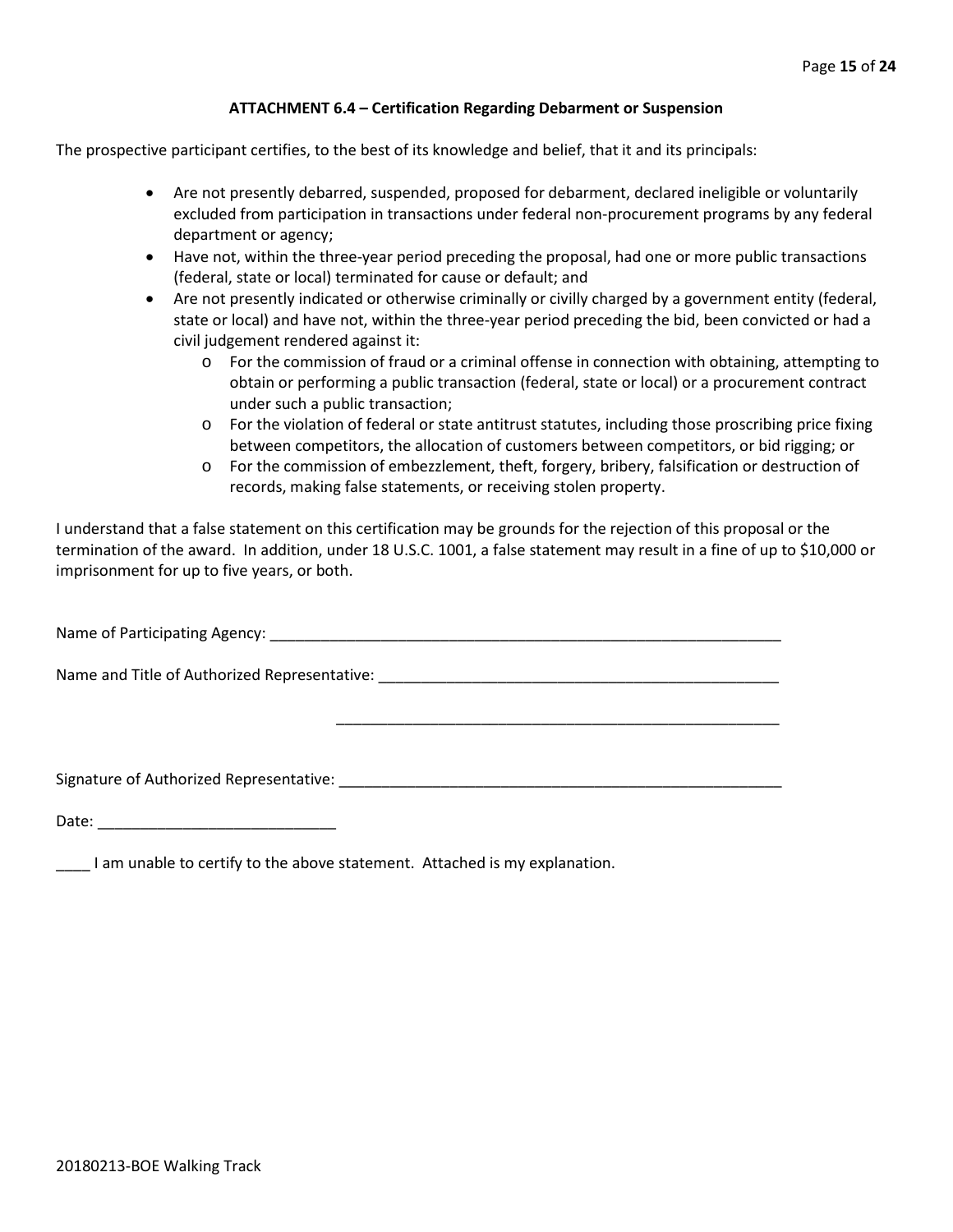#### **ATTACHMENT 6.5 – Condition of Submitting Proposal**

The undersigned Proposer has carefully examined all instructions, requirements, specifications, terms and conditions of the RFP and certifies:

- It is a reputable company regularly engaged in providing goods and/or services necessary to meet the requirements, specifications, terms and conditions of the RFP.
- All statements, information and representations prepared and submitted in response to the RFP are current, complete, true and accurate. Proposer acknowledges that the Sumner County Board of Education (SCS) will rely on such statements, information and representations in selecting the successful proposer(s).
- That the prices quoted shall be SCSs pricing for the products and/or service.
- It shall be bound by all statements, representations, warranties and guarantees made in its proposal.
- Proposer acknowledges that the contract may be canceled if any conflict of interest or appearance of a conflict of interest is discovered by SCS, in its sole discretion.
- All purchase orders must be duly authorized and executed by SCS and subject to the terms and conditions of the RFP.

By checking this box, Proposer agrees that SCS reserves the right to extend the terms, conditions, and prices of this contract to other Institutions (such as State, Local and/or Public Agencies) who express an interest in participating in any contract that results from this RFP. Each of the piggyback Institutions will issue their own purchasing documents for the goods/services. Proposer agrees that SCS shall bear no responsibility or liability for any agreements between Proposer and the other Institution(s) who desire to exercise this option.

| ADDRESS: | <u> 1999 - Johann John Stein, mars and de British and de British and de British and de British and de British an</u> |  |
|----------|----------------------------------------------------------------------------------------------------------------------|--|
|          |                                                                                                                      |  |
| PHONE:   | (office)                                                                                                             |  |
|          | (mobile)                                                                                                             |  |
| EMAIL:   |                                                                                                                      |  |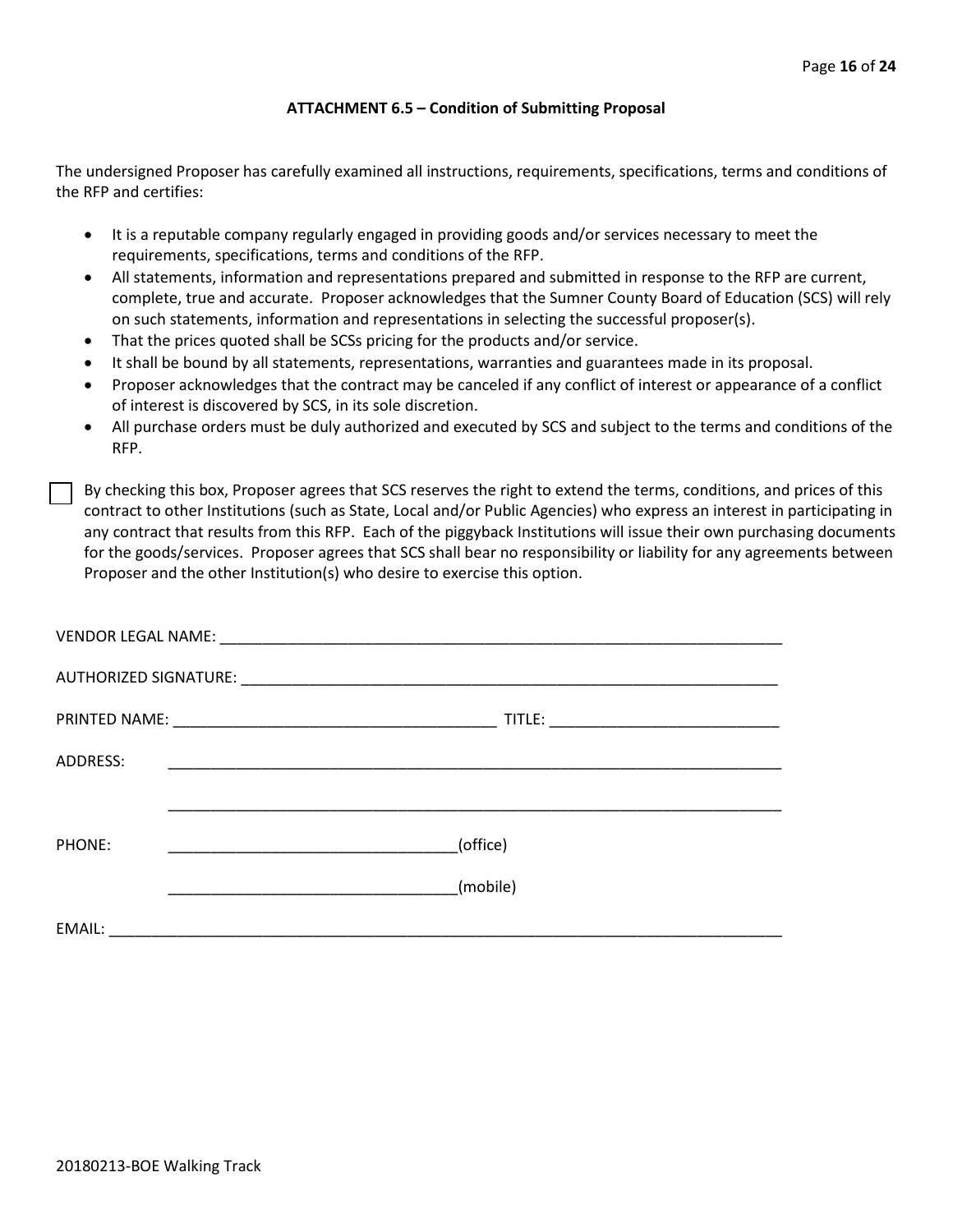#### **ATTACHMENT 6.6 – Statement of Non-Collusion**

The undersigned affirms that they are duly authorized to execute this contract, that this company, corporation, firm, partnership or individual has not prepared this proposal in collusion with any other respondent, and that the contents of this proposal as to prices, terms or conditions of said proposal have not been communicated by the undersigned nor by any employee or agent to any other person engaged in this type of business prior to the official opening of this proposal.

| Address: |          |  |  |
|----------|----------|--|--|
|          | (office) |  |  |
|          |          |  |  |
|          |          |  |  |
|          |          |  |  |
|          |          |  |  |
|          |          |  |  |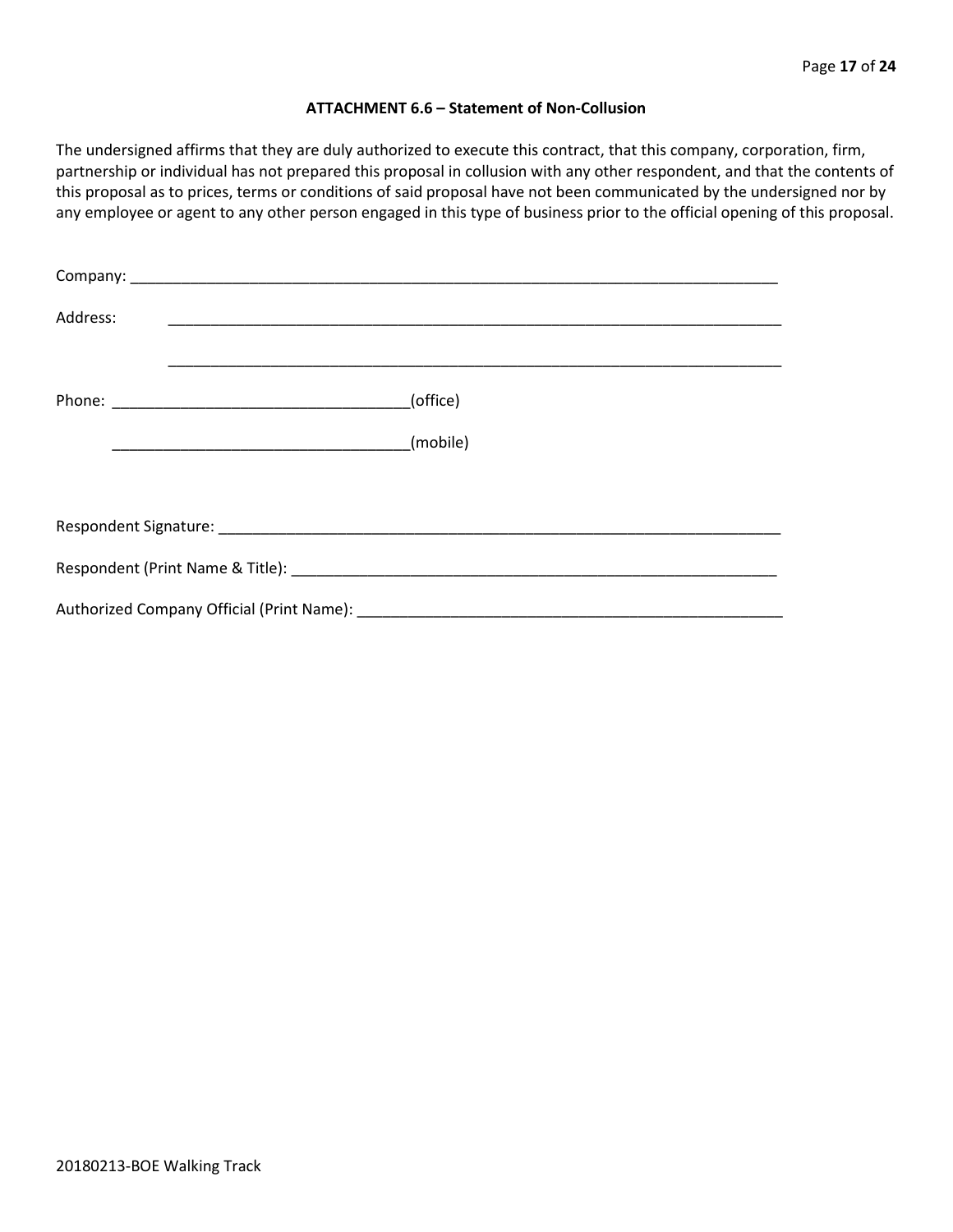#### **ATTACHMENT 6.7 – Attestation Re Personnel**

## **ATTESTATION RE PERSONNEL USED IN CONTRACT PERFORMANCE**

| <b>CONTRACTOR LEGAL ENTITY NAME:</b>                                   |  |
|------------------------------------------------------------------------|--|
| FEDERAL EMPLOYER IDENTIFICATION NUMBER:<br>(or Social Security Number) |  |

**The Contractor, identified above, does hereby attest, certify, warrant, and assure that the Contractor shall not knowingly utilize the services of an illegal immigrant in the performance of this Contract and shall not knowingly utilize the services of any subcontractor who will utilize the services of an illegal immigrant in the performance of this Contract.**

**SIGNATURE & DATE:**

NOTICE: This attestation MUST be signed by an individual empowered to contractually bind the Contractor.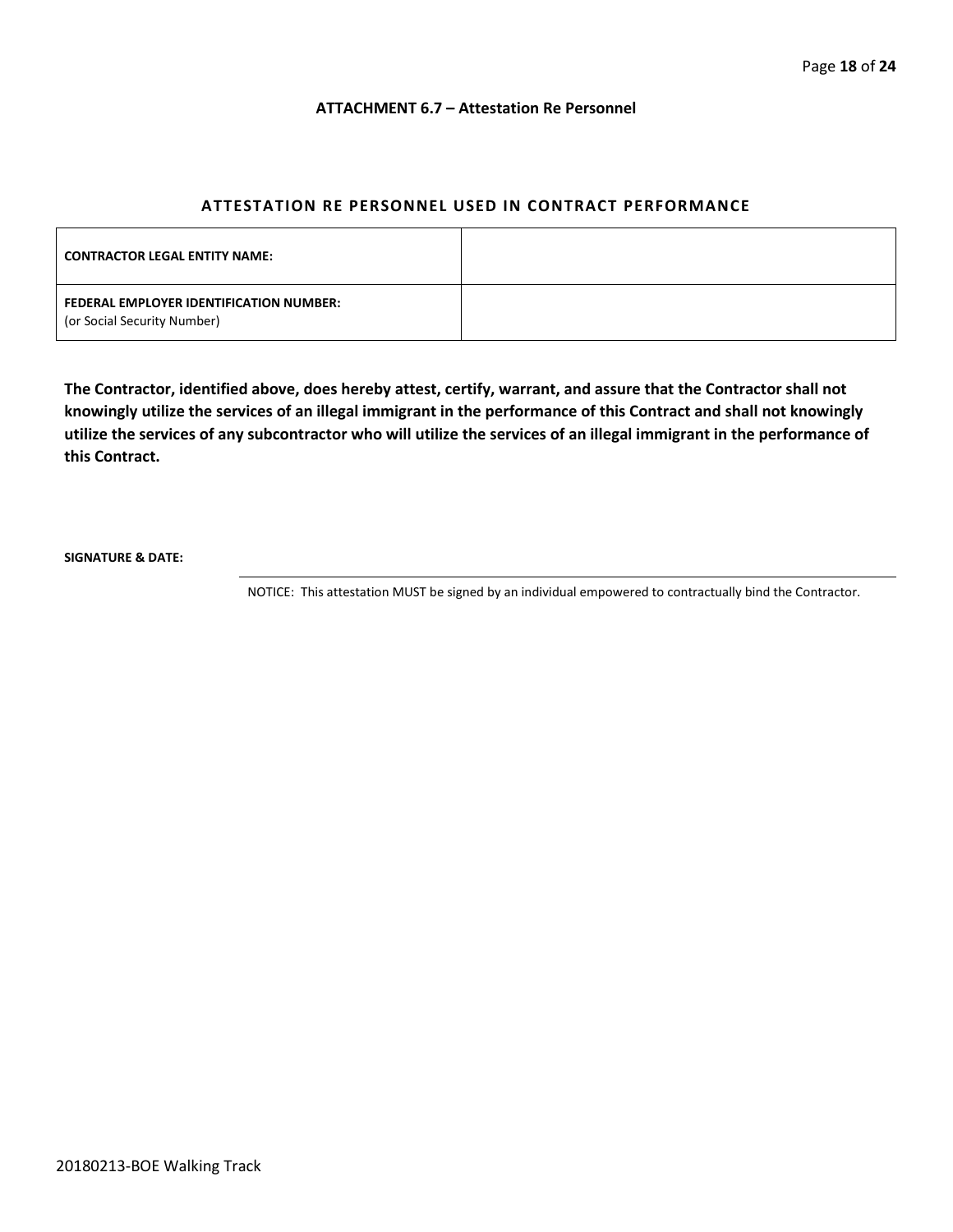#### **ATTACHMENT 6.8 – Drug Free Workplace Affidavit**

The Sumner County Board of Education is committed to maintaining a safe and productive work environment for its employees and to providing high quality service to its citizens. The goal of this policy is for Sumner County Board of Education employees and contractors to remain, or become and remain, drug-free. Abuse and dependency on alcohol and/or drugs can seriously affect the health of employees, contractors and citizens, jeopardize personal safety, impact the safety of others and impair job performance.

STATE OF

**COUNTY OF** \_\_\_\_\_\_\_\_\_\_\_\_\_\_\_\_\_\_\_\_\_\_\_\_\_\_\_\_\_\_\_\_\_

The undersigned, principal officer of

an employer of five (5) or more employees contracting with Sumner County Board of Education to provide goods or services, hereby states under oath as follows:

- 1. The undersigned is a principal officer of (hereinafter referred to as the "Company") and is duly authorized to execute this Affidavit on behalf of the Company.
- 2. The Company submits this Affidavit pursuant to T.C.A. § 50-9-113, which requires each employer with no less than five (5) employees receiving pay who contracts with the state and any local government to provide contracted services to submit an affidavit stating that such employer has a drug-free workplace program that complies with Title 50, Chapter 9 of the *Tennessee Code Annotated*.
- 3. The Company is in compliance with T.C.A. § 50-9-113 and all applicable Federal Laws, Rules and Regulations requiring a drug-free workplace program.

Further affiant saith not.

| <b>STATE OF</b>                                                                                                                                                                                                                   |  |           |
|-----------------------------------------------------------------------------------------------------------------------------------------------------------------------------------------------------------------------------------|--|-----------|
| <b>COUNTY OF</b>                                                                                                                                                                                                                  |  |           |
| Before me personally appeared<br>I am personally acquainted (or proved to me on the basis of satisfactory evidence) and who acknowledged that such<br>person executed the foregoing affidavit for the purposes therein contained. |  | with whom |
| Vitness my hand and seal at office this by the day of the case of the control of the control of the control of the control of the control of the control of the control of the control of the control of the control of the co    |  |           |
| Notary Public                                                                                                                                                                                                                     |  |           |

My commission expires: \_\_\_\_\_\_\_\_\_\_\_\_\_\_\_\_\_\_\_\_\_\_\_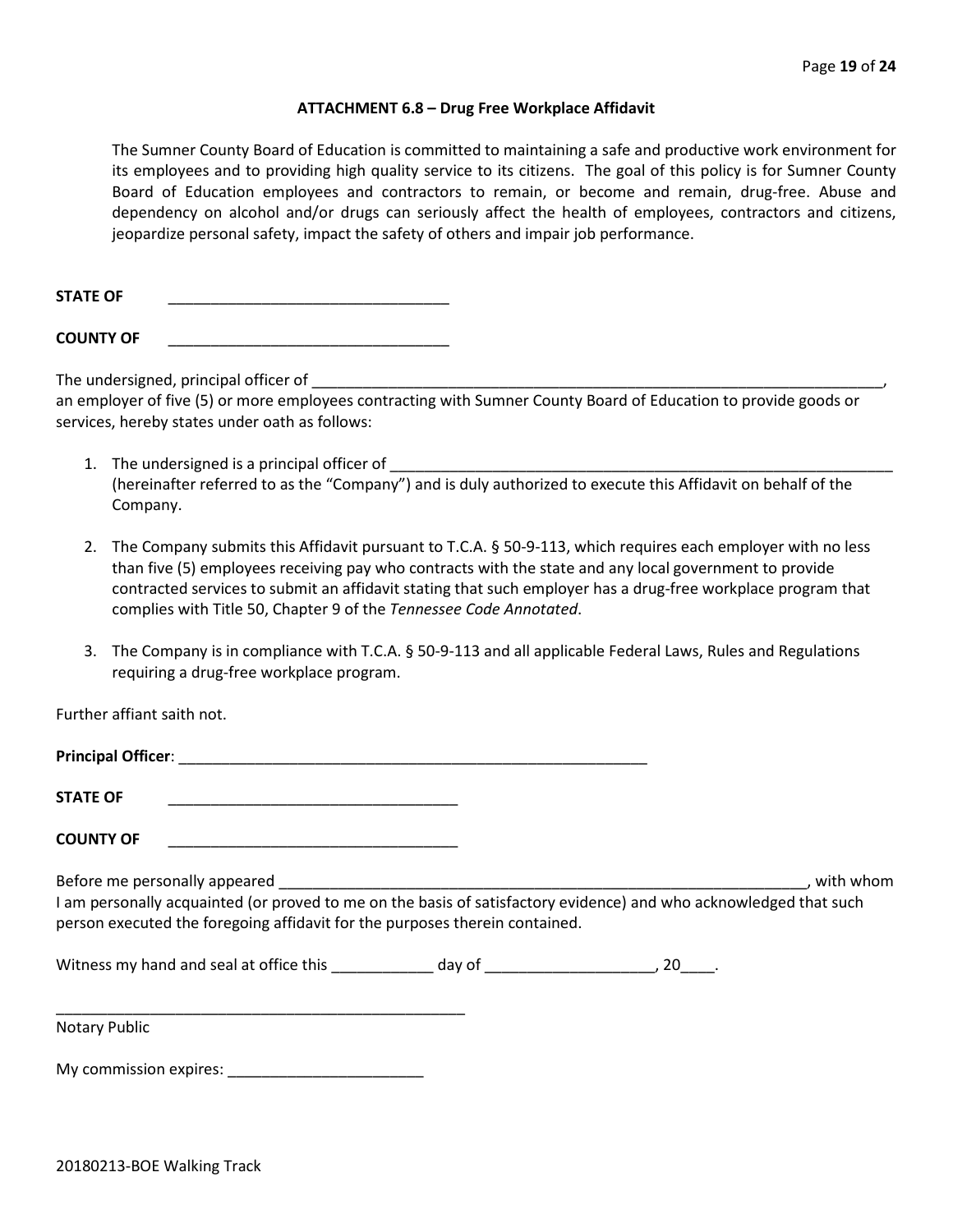#### **ATTACHMENT 6.9 - W9**

| (Rev. December 2014)<br>Department of the Treasury<br>Internal Revenue Service                                                                                                                                                                                                                                                                                                                                                                                                                                                                                                                                                                           |                                                                                                                                                                                                          | <b>Request for Taxpayer</b><br><b>Identification Number and Certification</b><br>1 Name (as shown on your income tax return). Name is required on this line; do not leave this line blank.                                           |                                                                                                                                                                                                                                                        |                                                                                                      |                               | Give Form to the<br>requester. Do not<br>send to the IRS.                                                                             |  |  |
|----------------------------------------------------------------------------------------------------------------------------------------------------------------------------------------------------------------------------------------------------------------------------------------------------------------------------------------------------------------------------------------------------------------------------------------------------------------------------------------------------------------------------------------------------------------------------------------------------------------------------------------------------------|----------------------------------------------------------------------------------------------------------------------------------------------------------------------------------------------------------|--------------------------------------------------------------------------------------------------------------------------------------------------------------------------------------------------------------------------------------|--------------------------------------------------------------------------------------------------------------------------------------------------------------------------------------------------------------------------------------------------------|------------------------------------------------------------------------------------------------------|-------------------------------|---------------------------------------------------------------------------------------------------------------------------------------|--|--|
| $\sim$                                                                                                                                                                                                                                                                                                                                                                                                                                                                                                                                                                                                                                                   | 2 Business name/disregarded entity name, if different from above                                                                                                                                         |                                                                                                                                                                                                                                      |                                                                                                                                                                                                                                                        |                                                                                                      |                               |                                                                                                                                       |  |  |
| Specific Instructions on page<br>Print or type                                                                                                                                                                                                                                                                                                                                                                                                                                                                                                                                                                                                           | Individual/sole proprietor or<br>single-member LLC                                                                                                                                                       | 3 Check appropriate box for federal tax classification; check only one of the following seven boxes:<br>C Corporation<br>Limited liability company. Enter the tax classification (C=C corporation, S=S corporation, P=partnership) ▶ | S Corporation Partnership<br>Trust/estate                                                                                                                                                                                                              |                                                                                                      |                               | 4 Exemptions (codes apply only to<br>certain entities, not individuals; see<br>instructions on page 3):<br>Exempt payee code (if any) |  |  |
|                                                                                                                                                                                                                                                                                                                                                                                                                                                                                                                                                                                                                                                          | Note. For a single-member LLC that is disregarded, do not check LLC; check the appropriate box in the line above for<br>the tax classification of the single-member owner.<br>Other (see instructions) ▶ |                                                                                                                                                                                                                                      |                                                                                                                                                                                                                                                        | Exemption from FATCA reporting<br>code (if any)<br>(Applies to accounts maintained outside the U.S.) |                               |                                                                                                                                       |  |  |
| See                                                                                                                                                                                                                                                                                                                                                                                                                                                                                                                                                                                                                                                      |                                                                                                                                                                                                          | 5 Address (number, street, and apt. or suite no.)<br>Requester's name and address (optional)<br>6 City, state, and ZIP code                                                                                                          |                                                                                                                                                                                                                                                        |                                                                                                      |                               |                                                                                                                                       |  |  |
|                                                                                                                                                                                                                                                                                                                                                                                                                                                                                                                                                                                                                                                          | 7 List account number(s) here (optional)                                                                                                                                                                 |                                                                                                                                                                                                                                      |                                                                                                                                                                                                                                                        |                                                                                                      |                               |                                                                                                                                       |  |  |
| Part I                                                                                                                                                                                                                                                                                                                                                                                                                                                                                                                                                                                                                                                   |                                                                                                                                                                                                          | <b>Taxpayer Identification Number (TIN)</b>                                                                                                                                                                                          |                                                                                                                                                                                                                                                        |                                                                                                      |                               |                                                                                                                                       |  |  |
| Enter your TIN in the appropriate box. The TIN provided must match the name given on line 1 to avoid<br>backup withholding. For individuals, this is generally your social security number (SSN). However, for a                                                                                                                                                                                                                                                                                                                                                                                                                                         |                                                                                                                                                                                                          |                                                                                                                                                                                                                                      |                                                                                                                                                                                                                                                        |                                                                                                      | <b>Social security number</b> |                                                                                                                                       |  |  |
|                                                                                                                                                                                                                                                                                                                                                                                                                                                                                                                                                                                                                                                          |                                                                                                                                                                                                          |                                                                                                                                                                                                                                      |                                                                                                                                                                                                                                                        |                                                                                                      |                               |                                                                                                                                       |  |  |
| resident alien, sole proprietor, or disregarded entity, see the Part I instructions on page 3. For other<br>entities, it is your employer identification number (EIN). If you do not have a number, see How to get a                                                                                                                                                                                                                                                                                                                                                                                                                                     |                                                                                                                                                                                                          |                                                                                                                                                                                                                                      |                                                                                                                                                                                                                                                        |                                                                                                      |                               |                                                                                                                                       |  |  |
|                                                                                                                                                                                                                                                                                                                                                                                                                                                                                                                                                                                                                                                          | TIN on page 3.                                                                                                                                                                                           |                                                                                                                                                                                                                                      |                                                                                                                                                                                                                                                        | or                                                                                                   |                               |                                                                                                                                       |  |  |
| Note. If the account is in more than one name, see the instructions for line 1 and the chart on page 4 for                                                                                                                                                                                                                                                                                                                                                                                                                                                                                                                                               |                                                                                                                                                                                                          |                                                                                                                                                                                                                                      | <b>Employer identification number</b>                                                                                                                                                                                                                  |                                                                                                      |                               |                                                                                                                                       |  |  |
| guidelines on whose number to enter.                                                                                                                                                                                                                                                                                                                                                                                                                                                                                                                                                                                                                     |                                                                                                                                                                                                          |                                                                                                                                                                                                                                      |                                                                                                                                                                                                                                                        | -                                                                                                    |                               |                                                                                                                                       |  |  |
| Part II<br>Certification                                                                                                                                                                                                                                                                                                                                                                                                                                                                                                                                                                                                                                 |                                                                                                                                                                                                          |                                                                                                                                                                                                                                      |                                                                                                                                                                                                                                                        |                                                                                                      |                               |                                                                                                                                       |  |  |
| Under penalties of perjury, I certify that:                                                                                                                                                                                                                                                                                                                                                                                                                                                                                                                                                                                                              |                                                                                                                                                                                                          |                                                                                                                                                                                                                                      |                                                                                                                                                                                                                                                        |                                                                                                      |                               |                                                                                                                                       |  |  |
| 1. The number shown on this form is my correct taxpayer identification number (or I am waiting for a number to be issued to me); and                                                                                                                                                                                                                                                                                                                                                                                                                                                                                                                     |                                                                                                                                                                                                          |                                                                                                                                                                                                                                      |                                                                                                                                                                                                                                                        |                                                                                                      |                               |                                                                                                                                       |  |  |
| 2. I am not subject to backup withholding because: (a) I am exempt from backup withholding, or (b) I have not been notified by the Internal Revenue<br>Service (IRS) that I am subject to backup withholding as a result of a failure to report all interest or dividends, or (c) the IRS has notified me that I am<br>no longer subject to backup withholding; and                                                                                                                                                                                                                                                                                      |                                                                                                                                                                                                          |                                                                                                                                                                                                                                      |                                                                                                                                                                                                                                                        |                                                                                                      |                               |                                                                                                                                       |  |  |
| 3. I am a U.S. citizen or other U.S. person (defined below); and                                                                                                                                                                                                                                                                                                                                                                                                                                                                                                                                                                                         |                                                                                                                                                                                                          |                                                                                                                                                                                                                                      |                                                                                                                                                                                                                                                        |                                                                                                      |                               |                                                                                                                                       |  |  |
| 4. The FATCA code(s) entered on this form (if any) indicating that I am exempt from FATCA reporting is correct.                                                                                                                                                                                                                                                                                                                                                                                                                                                                                                                                          |                                                                                                                                                                                                          |                                                                                                                                                                                                                                      |                                                                                                                                                                                                                                                        |                                                                                                      |                               |                                                                                                                                       |  |  |
| Certification instructions. You must cross out item 2 above if you have been notified by the IRS that you are currently subject to backup withholding<br>because you have failed to report all interest and dividends on your tax return. For real estate transactions, item 2 does not apply. For mortgage<br>interest paid, acquisition or abandonment of secured property, cancellation of debt, contributions to an individual retirement arrangement (IRA), and<br>generally, payments other than interest and dividends, you are not required to sign the certification, but you must provide your correct TIN. See the<br>instructions on page 3. |                                                                                                                                                                                                          |                                                                                                                                                                                                                                      |                                                                                                                                                                                                                                                        |                                                                                                      |                               |                                                                                                                                       |  |  |
| Sign<br>Here                                                                                                                                                                                                                                                                                                                                                                                                                                                                                                                                                                                                                                             | Signature of<br>U.S. person $\blacktriangleright$                                                                                                                                                        |                                                                                                                                                                                                                                      | Date P                                                                                                                                                                                                                                                 |                                                                                                      |                               |                                                                                                                                       |  |  |
|                                                                                                                                                                                                                                                                                                                                                                                                                                                                                                                                                                                                                                                          | <b>General Instructions</b>                                                                                                                                                                              |                                                                                                                                                                                                                                      | ● Form 1098 (home mortgage interest), 1098-E (student loan interest), 1098-T<br>(tuition)                                                                                                                                                              |                                                                                                      |                               |                                                                                                                                       |  |  |
| Section references are to the Internal Revenue Code unless otherwise noted.                                                                                                                                                                                                                                                                                                                                                                                                                                                                                                                                                                              |                                                                                                                                                                                                          |                                                                                                                                                                                                                                      | · Form 1099-C (canceled debt)                                                                                                                                                                                                                          |                                                                                                      |                               |                                                                                                                                       |  |  |
| Future developments. Information about developments affecting Form W-9 (such                                                                                                                                                                                                                                                                                                                                                                                                                                                                                                                                                                             |                                                                                                                                                                                                          |                                                                                                                                                                                                                                      | . Form 1099-A (acquisition or abandonment of secured property)                                                                                                                                                                                         |                                                                                                      |                               |                                                                                                                                       |  |  |
| as legislation enacted after we release it) is at www.irs.gov/fw9.<br><b>Purpose of Form</b>                                                                                                                                                                                                                                                                                                                                                                                                                                                                                                                                                             |                                                                                                                                                                                                          |                                                                                                                                                                                                                                      | Use Form W-9 only if you are a U.S. person (including a resident alien), to<br>provide your correct TIN.                                                                                                                                               |                                                                                                      |                               |                                                                                                                                       |  |  |
| An individual or entity (Form W-9 requester) who is required to file an information<br>return with the IRS must obtain your correct taxpayer identification number (TIN)                                                                                                                                                                                                                                                                                                                                                                                                                                                                                 |                                                                                                                                                                                                          |                                                                                                                                                                                                                                      | If you do not return Form W-9 to the requester with a TIN, you might be subject<br>to backup withholding. See What is backup withholding? on page 2.                                                                                                   |                                                                                                      |                               |                                                                                                                                       |  |  |
| which may be your social security number (SSN), individual taxpayer identification<br>number (ITIN), adoption taxpayer identification number (ATIN), or employer<br>identification number (EIN), to report on an information return the amount paid to<br>you, or other amount reportable on an information return. Examples of information                                                                                                                                                                                                                                                                                                              |                                                                                                                                                                                                          |                                                                                                                                                                                                                                      | By signing the filled-out form, you:<br>1. Certify that the TIN you are giving is correct (or you are waiting for a number<br>to be issued).                                                                                                           |                                                                                                      |                               |                                                                                                                                       |  |  |
|                                                                                                                                                                                                                                                                                                                                                                                                                                                                                                                                                                                                                                                          |                                                                                                                                                                                                          | returns include, but are not limited to, the following:                                                                                                                                                                              | 2. Certify that you are not subject to backup withholding, or                                                                                                                                                                                          |                                                                                                      |                               |                                                                                                                                       |  |  |
|                                                                                                                                                                                                                                                                                                                                                                                                                                                                                                                                                                                                                                                          | · Form 1099-INT (interest earned or paid)                                                                                                                                                                |                                                                                                                                                                                                                                      | 3. Claim exemption from backup withholding if you are a U.S. exempt payee. If<br>applicable, you are also certifying that as a U.S. person, your allocable share of                                                                                    |                                                                                                      |                               |                                                                                                                                       |  |  |
|                                                                                                                                                                                                                                                                                                                                                                                                                                                                                                                                                                                                                                                          |                                                                                                                                                                                                          | . Form 1099-DIV (dividends, including those from stocks or mutual funds)                                                                                                                                                             | any partnership income from a U.S. trade or business is not subject to the                                                                                                                                                                             |                                                                                                      |                               |                                                                                                                                       |  |  |
| . Form 1099-MISC (various types of income, prizes, awards, or gross proceeds)<br>. Form 1099-B (stock or mutual fund sales and certain other transactions by<br>brokers)                                                                                                                                                                                                                                                                                                                                                                                                                                                                                 |                                                                                                                                                                                                          |                                                                                                                                                                                                                                      | withholding tax on foreign partners' share of effectively connected income, and<br>4. Certify that FATCA code(s) entered on this form (if any) indicating that you are<br>exempt from the FATCA reporting, is correct. See What is FATCA reporting? on |                                                                                                      |                               |                                                                                                                                       |  |  |
| page 2 for further information.<br>· Form 1099-S (proceeds from real estate transactions)                                                                                                                                                                                                                                                                                                                                                                                                                                                                                                                                                                |                                                                                                                                                                                                          |                                                                                                                                                                                                                                      |                                                                                                                                                                                                                                                        |                                                                                                      |                               |                                                                                                                                       |  |  |
| . Form 1099-K (merchant card and third party network transactions)                                                                                                                                                                                                                                                                                                                                                                                                                                                                                                                                                                                       |                                                                                                                                                                                                          |                                                                                                                                                                                                                                      |                                                                                                                                                                                                                                                        |                                                                                                      |                               |                                                                                                                                       |  |  |

Cat. No. 10231X

Form **W-9** (Rev. 12-2014)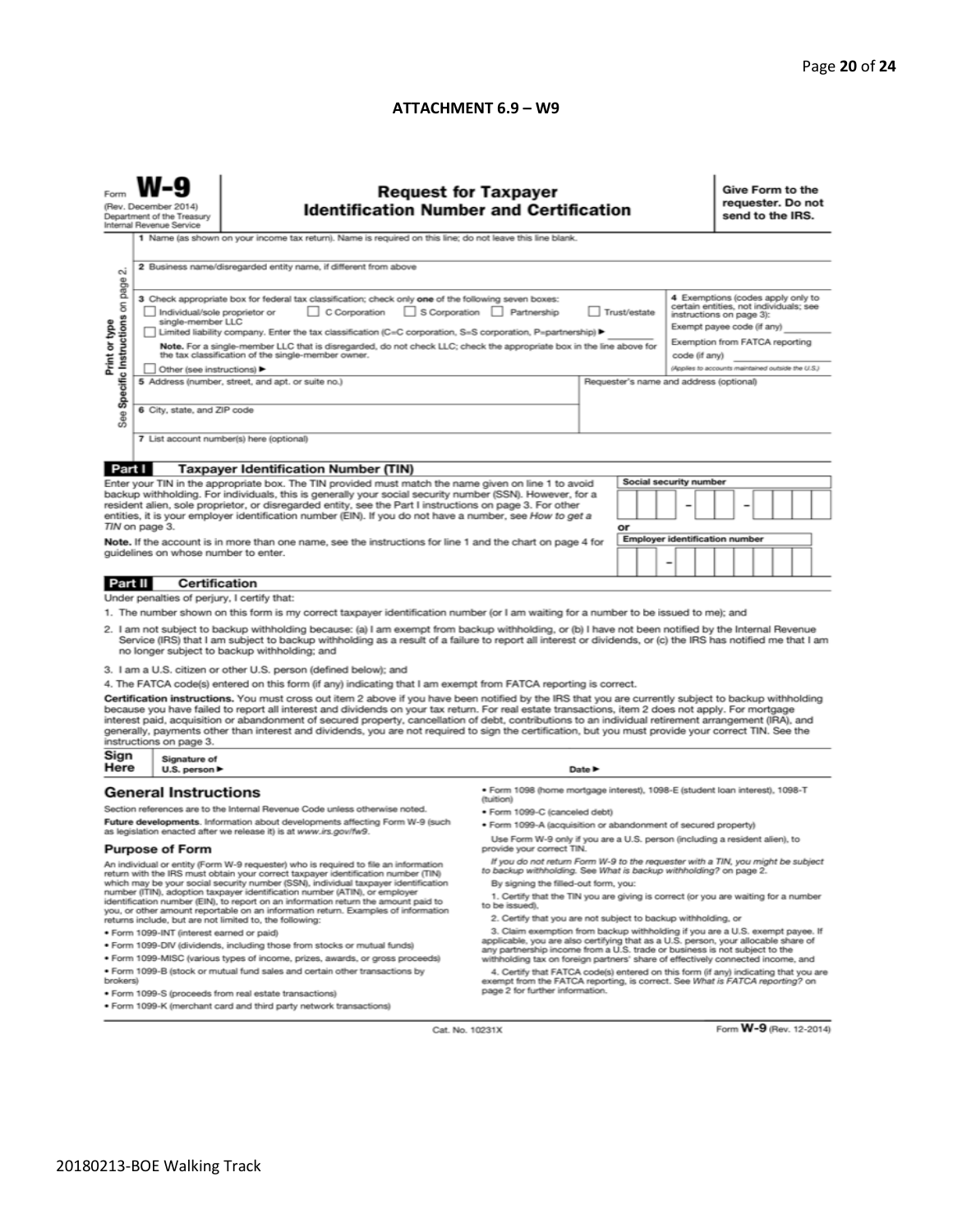#### **ATTACHMENT 6.10 – Standard Terms & Conditions SUMNER COUNTY BOARD OF EDUCATION (SCS)**

#### **1. PREPARATION AND SUBMISSION OF BID.**

- **a.** Failure to examine any drawings**,** specifications, or instructions will be at the bidder's risk. Any deviation from the stated terms, conditions and specifications must be coordinated with and approved in writing by the SCS Purchasing Supervisor.
- **b.** BID SUBMITTAL / SIGNATURE: Bid shall give the full name and business address of the bidder. If the bidder is a corporation, the name shall be stated as it is in the corporate charter. Bids must be signed in ink by the bidder's authorized agent. Unsigned bids will be rejected. Bids are to be sealed and the outside of the envelope is to reference the bid number. The person signing the bid must show his title, and if requested by the institution, must furnish satisfactory proof of his or her authority to bind his or her company in contract. Bidder understands that by submitting a bid with an authorized signature, it shall constitute an offer to SCS. Bids must be typewritten or in ink; otherwise they may not be considered. Purchase orders will be issued to the firm name appearing on the W9. Facsimile responses will not be considered.
- **c.** SCS is not responsible for any costs incurred by any vendor pursuant to the RFP. The vendor shall be responsible for all costs incurred in connection with the preparation and submission of its proposal.
- **d.** All bidders must be in compliance with T.C.A. § 62-6-119 at the time of the bid and provide evidence of compliance with the applicable provisions of the chapter before such bid may be considered.
- **e.** Bids are to be received in the location designated on the bid no later than the specified date and time. Late bids will NOT be opened or considered.
- **f.** No erasures permitted. Errors may be crossed out and corrections printed in ink or typewritten adjacent to error and must be initialed in ink by person signing bid.
- **g.** Specifications: Reference to available specifications shall be sufficient to make the terms of the specifications binding on the bidder. The use of the name of a manufacturer, or any special brand or make in describing an item does not restrict the bidder to that manufacturer or specific article, unless specifically stated. Comparable products of other manufacturers will be considered if proof of compatibility is contained in the bid. Bidders are required to notify SCSs Purchasing Supervisor whenever specifications/procedures are not perceived to be fair and open. The articles on which the bids are submitted must be equal or superior to that specified. Informative and Descriptive Literature: The bidder must show brand or trade names of the articles bid, when applicable. It shall be the responsibility of the vendor, including vendors whose product is referenced, to furnish with the bid such specifications, catalog pages, brochures or other data as will provide an adequate basis for determining the quality and functional capabilities of the product offered. Failure to provide this data may be considered valid justification for rejection of bid.
- **h.** Samples: Samples of items when called for, must be furnished free of expense, and if not destroyed will, upon vendor's request within ten (10) days of bid opening, be returned at the bidder's expense. Each sample must be labeled with the bidder's name, manufacturer's brand name and number, bid number and item reference.
- **i.** Time of Performance: The number of calendar days in which delivery is to be made after receipt of order shall be stated in the bid and may be a factor in making an award, price notwithstanding. If no delivery time is stated in the bid, bidder agrees that delivery is to be made within two weeks (10 business days) of order.
- **j.** Transportation and delivery charges should be included in the price and be fully prepaid by the vendor to the destination specified in the bid. Bid prices shall include delivery of all items F.O.B. destination.
- **k.** New materials and supplies must be delivered unless otherwise specifically stated in the bid.
- **l.** Alternate/multiple bids will not be considered unless specifically called for in the bid.
- **m.** Only bids submitted on bid forms furnished by the Institution will be considered.
- n. By signing this bid where indicated, the bidder agrees to strictly abide by all local, state and federal statutes and regulations. The bidder further certifies that this bid is made without collusion or fraud.
- **o.** Failure to Bid/Error in Bid. In case of error in the extension of prices in the bid, the unit price will govern. Late bids will NOT be opened or considered. Bidders are cautioned to verify their bids before submission, as amendments received after the bid deadline will not be considered. No bid shall be altered, amended or withdrawn after opening. After bid opening, a bidder may withdraw a bid only when there is obvious clerical error such as a misplaced decimal point, or when enforcement of the bid would impose unconscionable hardship due to an error in the bid resulting in a quotation substantially below the other bids received. Bid withdrawals will be considered only upon written request of the bidder.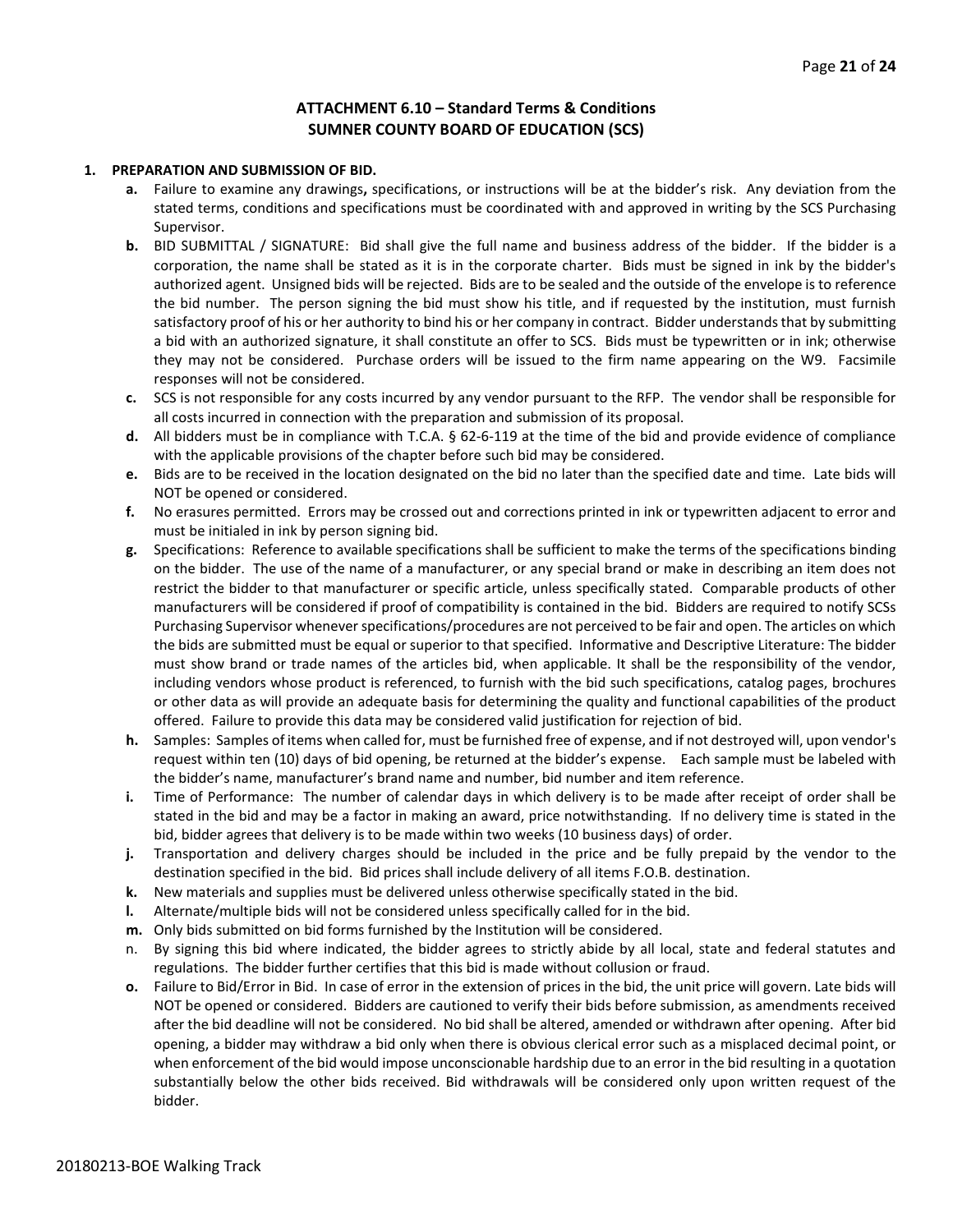- **2. OPEN RECORDS.** In order to comply with the provisions of the Tennessee Open Records Act, all bids will be publicly opened and are subject to public inspection after the award upon written request. Bidders may be present at bid opening. Summary information will be posted the SCS website, www.sumnerschools.org under the Invitation to Bid link.
- **3. ACCEPTANCE AND AWARD.** SCS reserves the right to reject any and all bids and to waive any informality in bids and, unless otherwise specified by the bidder to accept any item in the bid. Action to reject all bids shall be taken for unreasonably high prices, errors in the bid documents, cessation of need, unavailability of funds, or any other reason approved by SCS.
	- a. Contracts and purchases will be made with the lowest, responsive, responsible, qualified bidder. The quality of the articles to be supplied, their conformity with the specifications, their suitability to the requirements of the Institution, cash discount offered and the delivery terms will be taken into consideration.
	- b. Any deviation from these stated terms, specifications and conditions must be coordinated with and approved in writing by the Purchasing Supervisor.
	- c. Prices quoted on the response (if any) are to be considered firm and binding until the said equipment, supplies or services are in the possession of SCS.
	- d. SCS reserves the right to order more or less than the quantity listed in the bid.
	- e. If a bidder fails to state a time within which a bid must be accepted, it is understood and agreed that SCS shall have ninety (90) days to accept.
	- f. No purchase or contract is authorized or valid until the issuance of a SCS purchase order in accordance with SCS policy. No SCS employee is authorized to purchase equipment, supplies or services prior to the issuance of such a purchase order.
	- g. The contract may not be assigned without written SCS consent.
	- h. If the appropriate space is marked on the bid, other Institutions (such as State, Local and/or Public Agencies) may purchase off the contract during the same period as SCS.
	- i. The awarded bidder will be required to post a performance and payment bond in the amount of 25% of the contract price if it exceeds \$100,000 as stated by T.C.A. §12-4-201.
	- j. If the project cost is in excess of \$25,000 a performance bond must be secured by the requesting part in an amount equal to the market improvement value.
- **4. PAYMENT**. Payment terms must be specified in the bid response, including any discounts for early payment. Partial payments will not be approved unless justification for such payment can be shown. Terms will be NET 30 days. Payment will not be made until the conditions and specifications of the RFP are inspected and approved as conforming by persons appointed by SCS.
- **5. DEFAULT OF SELECTED VENDOR.** In case of vendor default, SCS may procure the articles or services from other sources and hold the defaulting vendor responsible for any resulting cost. If the awarded vendor violates any terms of their response, the contract, SCS policy or any law, they may be disqualified from bidding for a period of two years for minor violations or longer for major violations. Bids from disqualified bidders will not be accepted during the period of disqualification.
- **6. INSPECTION OF PURCHASES.** Articles received which are not equivalent will not be accepted and will be picked up by the vendor or returned to vendor, shipping charges collect. SCS shall have a reasonable period in which to inspect and accept or reject materials without liability. If necessity requires SCS to use nonconforming materials, an appropriate reduction in payment may be made.
- **7. TAXES.** SCS is tax exempt; do not include taxes in quotation. Vendors making improvements or additions to, or performing repair work on real property for SCS are liable for any applicable sales or use tax on tangible personal property used in connection with the contract or furnished to vendors by the state for use under the contract.
- **8. NONDISCRIMINATION.** SCS is an equal opportunity employer. SCS and bidder agree to comply with Titles VI and VII of the Civil Rights Act of 1964, Title IX of the Education Amendments of 1972, Section 504 of the Rehabilitation Act of 1973, Executive Order 11,246, the Americans with Disabilities Act of 1990 and the related regulations to each. Each party assures that it will not discriminate against any individual including, but not limited to employees or applicants for employment and/or students, because of race, religion, creed, color, sex, age, disability, veteran status or national origin. In the event that any claims should arise with regards to violations of any such local, state or federal law, statues, rule or regulations, the vendor will indemnify and hold SCS harmless for any damages, including court costs or attorney fees, which might be incurred.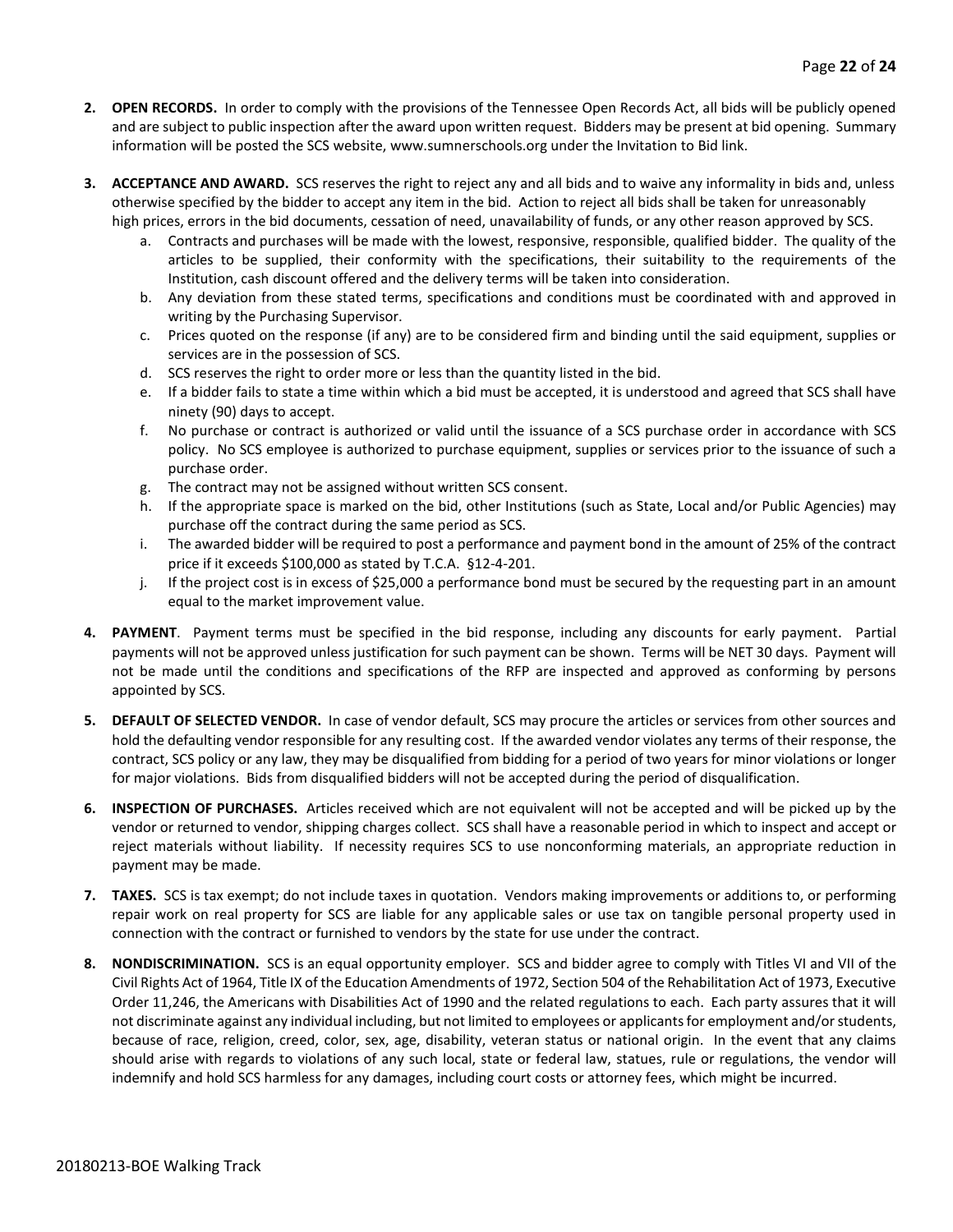- **9. PROHIBITIONS/NO VENDOR CONTRACT FORM/TENNESSEE LAW.** Acceptance of gifts from vendors is prohibited. T.C.A. §12- 4-106. The contract documents for purchase under this bid request shall consist of the successful bidder's bid and SCSs purchase order. **The bidder may request exceptions to terms and conditions and/or request SCS to accept other terms and conditions by means of subsequent documents such as invoices, warranty agreements, license agreements, etc. All subsequent document shall be open to revision for impermissible language. SCS reserves the right to render the bid unresponsive and subject the bid to rejection if successful terms cannot be negotiated. The contract shall be governed by Tennessee law.**
- **10. PROHIBITION ON HIRING ILLEGAL IMMIGRANTS.** Tennessee Public Chapter No. 878 of 2006, T.C.A. §12-3-309, requires that Contactor attest in writing that Contractor will not knowingly utilize the services of illegal immigrants in the performance of this Contract and will not knowingly utilize the services of any subcontractor, if permitted under this Contract, who will utilize the services of illegal immigrants in the performance of this Contract. The attestation shall be made on the form, Attestation re Personnel Used in Contract Performance ("the Attestation"), which is attached and hereby incorporated by this reference.
- **11. SALES AND USE TAX.** Before the Purchase Order/Contract resulting from this RFP/RFQ is signed, the apparent successful bidder must be registered with the Department of Revenue for the collection of Tennessee sales and use tax as required by T.C.A. §12-3-306.
- **12. ASSIGNMENT.** Neither the vendor nor SCS may assign this agreement without prior written consent of the other party.
- **13. LIABILITIES.** The vendor shall indemnify SCS against liability for any suits, actions or claims of any character arising from or relating to the performance under this agreement by the vendor or its subcontractors. SCS has no obligation for the payment of any judgement or the settlement of any claim made against the vendor or its subcontractors as a result of obligations under this contract.
- **14. APPLICABLE LAW.** Any contract shall be interpreted under the laws and statutes of the State of Tennessee. SCS does not enter into contracts which provide for mediation or arbitration. Any action arising from any contract made from this RFP shall be brought in the state courts in Sumner County, TN or in the United States Federal District Court for the Middle District of Tennessee.

Additionally, it is a violation of state statutes to purchase materials, supplies, services or any other item from a vendor that is a commissioner, official, employee or board member that has any financial or beneficial interest in such transaction, T.C.A. §12-4-101.

- **15. FUNDS**. The Proposer understands and accepts the non-appropriation of funds provision of SCS.
- **16. DATA PRIVACY AND SECURITY**. Personal Information (PI) includes but is not limited to that information protected by HIPAA, the HITECH Act, FERPA, or Gramm-Leach-Bliley) or such information which would allow a third party to gain access to the personal, medical or financial records of any of any party. Vendor represents and warrants that its collection, access, use, storage, disposal and disclosure of PI complies with all applicable federal and state privacy and data protection laws. Vendor represents and warrants that Vendor will maintain compliance with the SSAE 16 standard, and shall undertake any audits and risk assessments Vendor deems necessary to maintain compliance with SSAE16. If PI provided by SCS to Vendor is subject to FERPA. Vendor agrees that in its handling of FERPA data it will perform as a school official as that term is defined by FERPA regulations. Vendor acknowledges that its improper disclosure or re-disclosure of PI covered by FERPA may, under certain circumstances, result in Vendor's exclusion from eligibility to contract with SCS for at least five (5) years. Vendor shall provide SCS with the name and contact information for an employee of Vendor who shall serve as SCS's primary security contact and shall be available to assist Customer twenty-four (24) hours per day, seven (7) days per week as a contact in resolving obligations associated with any security incident in which it is reasonably suspected that there has been a breach of information security. Vendor shall immediately mitigate or resolve any Security Incident, at Vendor's expense and in accordance with applicable privacy rights, laws, regulations and standards. Vendor shall reimburse SCS for actual costs incurred by SCS in responding to, and mitigating damages caused by, any Security Incident, including all costs of notice and/or remediation incurred under applicable law as a result of the Security Incident.
- **17. IRAN DIVESTMENT ACT.** By submission of this bid, each bidder and each person signing on behalf of any bidder certified, and in the case of a joint bid each party thereto certifies as to its own organization, under penalty of perjury, that to the best of its knowledge and belief that each bidder is not on the list created pursuant to T.C.A. §12-12-106.